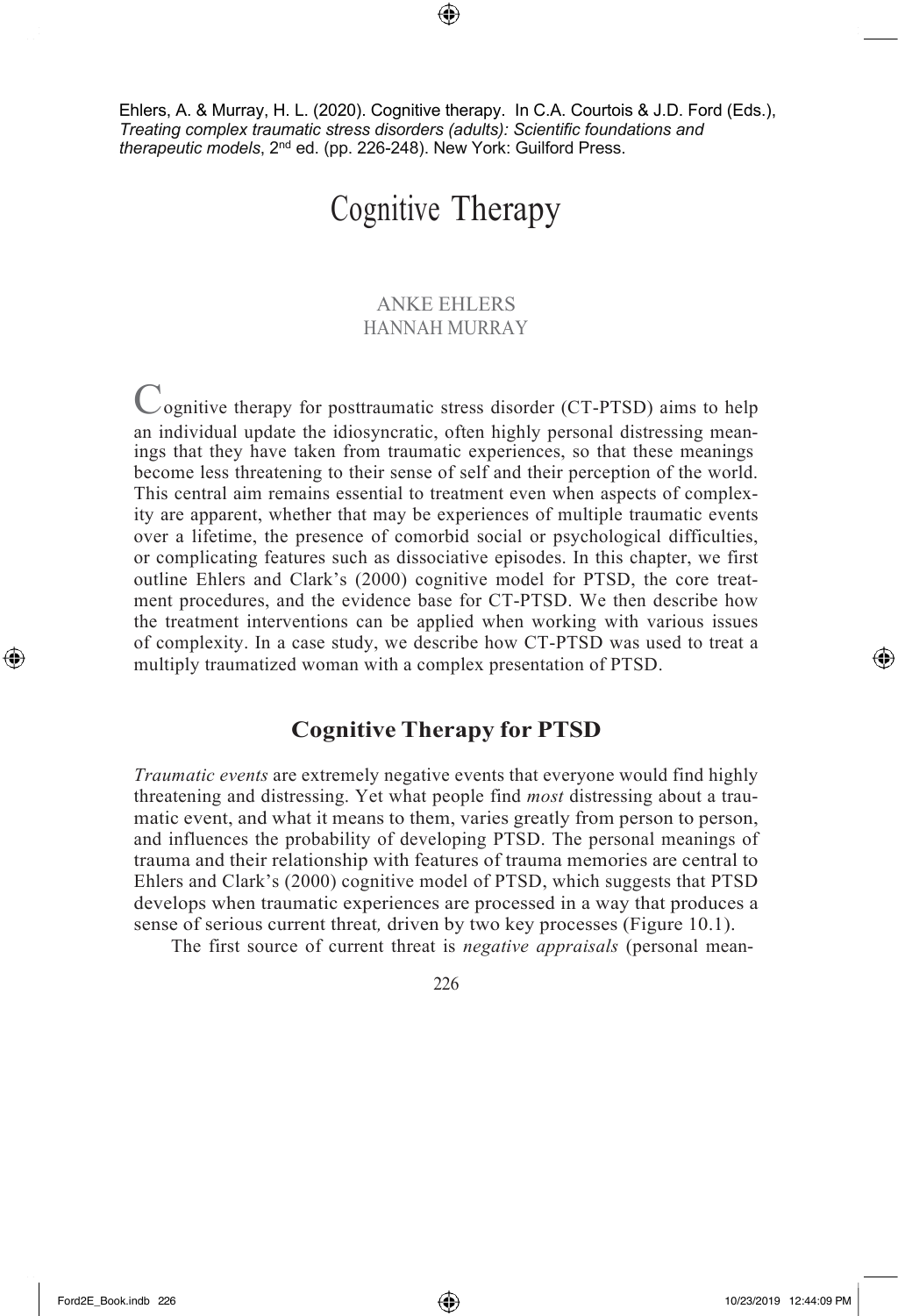

**FIGURE 10.1.** Treatment goals (in italics) in cognitive therapy for PTSD (Ehlers & Clark, 2000). Pointed arrows stand for "leads to." Round-arrows stand for "prevents a change in." Dashed arrows stand for "influences." From Ehlers (2013). Copyright © 2013 by Wiley. Reprinted by permission.

ings) of the trauma and/or its sequelae (e.g., reactions of other people, initial PTSD symptoms, physical consequences of the trauma). The perceived threat can be external or internal, and the negative emotions depend on the type of appraisal: Perceived *external* threat can result from appraisals about impending danger (e.g., "I cannot trust anyone"), leading to excessive fear, or appraisals about the unfairness of the trauma or its aftermath (e.g., "I will never be able to accept that the perpetrator got away with it"), leading to persistent anger. Perceived *internal* threat often relates to negative appraisals of one's behavior, emotions, or reactions during the trauma, or to the perpetrator's or other people's humiliating or derogatory statements, and may lead to guilt (e.g., "It was my fault"), or shame (e.g., "I am a bad person"). A common negative appraisal of consequences of the trauma in PTSD is perceived permanent change of the self or one's life (e.g., "I have permanently changed for the worse"), which can lead to sadness and hopelessness. For multiply traumatized individuals, personal meanings tend to become more generalized (e.g., "I do not matter"; "I deserve bad things happening to me"; "I am worthless"), leading to an enduring sense of degradation, defeat, or low self-worth. The appraisals can become more embedded in a person's internal belief systems over time. For example, if an early life trauma has led a person to feel that he or she is damaged in some way, or unlucky in life, experiencing further trauma is likely to further confirm this belief.

⊕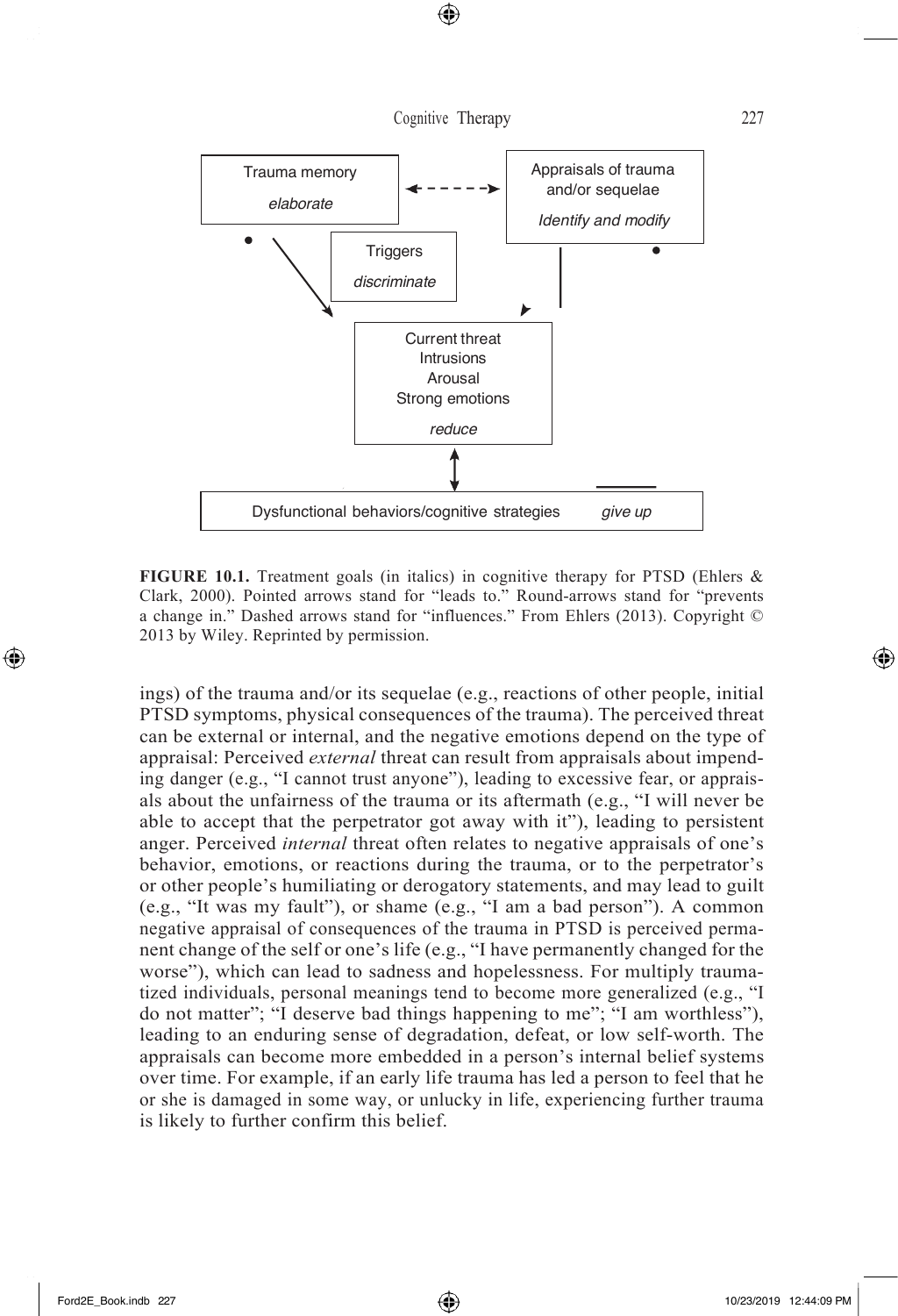⊕

The second source of perceived current threat according to Ehlers and Clark (2000) is characteristics of the individual's memory of the trauma. The worst moments of the trauma are poorly elaborated in memory, that is, inadequately integrated into their context (both within the event, and within the context of previous and subsequent experiences/information). The effect of this is that a person with PTSD remembers the trauma in a disjointed way. When he or she recalls the worst moments, it may be difficult to access other information that could correct impressions he or she had or his or her predictions at the time: In other words, the memory for these moments has not been updated with what the person knows now. The effect of this is that the threat experienced during these moments is reexperienced as if it were happening right now rather than being a memory from the past. This "nowness" of the memories can be so severe that a person may experience a dissociative flashback and lose awareness of his or her present surroundings. The reexperiencing can include reexperiencing of bodily sensations and emotions from the trauma in the absence of a recollection of the event itself. The disjointedness of memories may also be affected by repeated exposure to traumatic experiences, with poorer integration into autobiographical memory with each subsequent trauma exposure, explaining in part why repeated exposure to traumatic events makes PTSD more likely to develop, and why dissociation is common.

Ehlers and Clark (2000) also noted that intrusive trauma memories are easily triggered in PTSD by sensory cues that overlap perceptually with those occurring during trauma (e.g., a similar sound, color, smell, shape, movement, or bodily sensations). They suggest that if people during trauma mainly process perceptual features of the experience (data-driven processing), this will lead to strong perceptual priming, such that stimuli similar to those in the trauma are more easily identified in the environment. Through learned associations, the stimuli also become associated with strong affective responses, which can generalize to similar stimuli. Both priming and generalized associative learning lead to a poor discrimination of the stimuli in the current environment from those in the trauma. This means that perceptually similar stimuli are easily spotted and can trigger reexperiencing symptoms.

The third factor that maintains a sense of current threat in Ehlers and Clark's model is cognitive strategies and behaviors that people with PTSD use in response to the perceived current threat. These correspond to the problematic appraisals in meaningful ways and include effortful suppression of memories, avoidance of reminders, rumination, excessive precautions to prevent future trauma ("safety behaviors") and alcohol or drug use. These behaviors and cognitive strategies maintain PTSD by preventing change in the appraisals or trauma memory, and/or by increasing symptoms, and thus keep the sense of current threat going. For some individuals, especially those with long-standing PTSD, these behaviors may become highly disabling, and may be the reason an individual comes into therapy.

Figure 10.1 illustrates the three factors (appraisals, memory characteristics, cognitive/behavioral strategies) that maintain a sense of current threat and PTSD symptoms according to Ehlers and Clark's (2000) model. CT-PTSD uses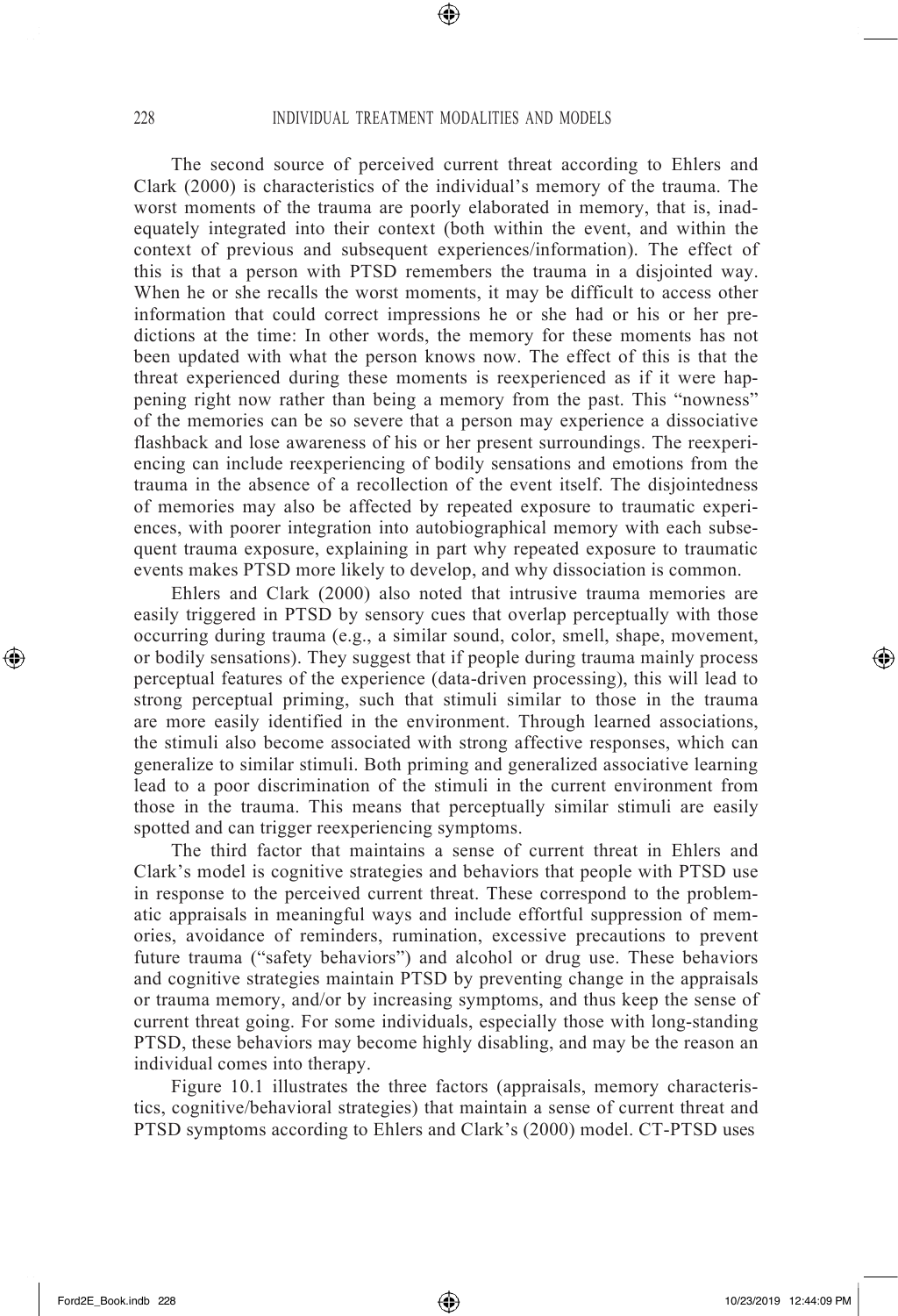⊕

the theoretical framework of this model and targets these three factors. The model suggests three treatment goals:

- 1. To modify threatening appraisals (personal meanings) of the trauma and its sequelae.
- 2. To reduce reexperiencing by elaboration of the trauma memories and discrimination of triggers.
- 3. To reduce cognitive strategies and behaviors that maintain a sense of current threat.

Core treatment procedures (described in greater detail below) in CT-PTSD include the following<sup>1</sup>:

- *• Individualized case formulation.* The therapist and client collaboratively develop an individualized version of Ehlers and Clark's (2000) model of PTSD, which serves as the framework for therapy. Treatment procedures are tailored to the formulation.
- *• Reclaiming/rebuilding one's life assignments* is designed from the first session onwards to address the client's perceived permanent change after trauma and involves reclaiming or rebuilding activities and social contacts.
- *• Changing problematic appraisals* of the traumas and their sequelae through guided discovery and behavioral experiments.
- *• Updating trauma memories* is a three-step procedure that includes (1) accessing memories of the worst moments during the traumatic events and their currently threatening meanings, (2) identifying information that updates these meanings (information from either the course of events during the trauma, or from cognitive restructuring and testing of predictions), and (3) linking the new meanings to the worst moments in the memory.
- *• Discrimination training with triggers of reexperiencing* involves systematically spotting idiosyncratic triggers (often subtle sensory cues) and learning to discriminate between "now" (cues in a new safe context) and "then" (cue in the traumatic event).
- *• A site visit* completes the memory updating and trigger discrimination.
- *• Dropping unhelpful behaviours and cognitive processes* commonly includes discussing their advantages and disadvantages and *behavioral experiments* in which the patient experiments with reducing unhelpful strategies such as rumination, hypervigilance for threat, thought suppression, and excessive precautions (safety behaviors).
- A *blueprint* summarizes what the client has learned in treatment and includes plans for any setbacks.

↔

<sup>1</sup>Video extracts of the procedures and therapy materials can be accessed at *https://oxcadatresources.com*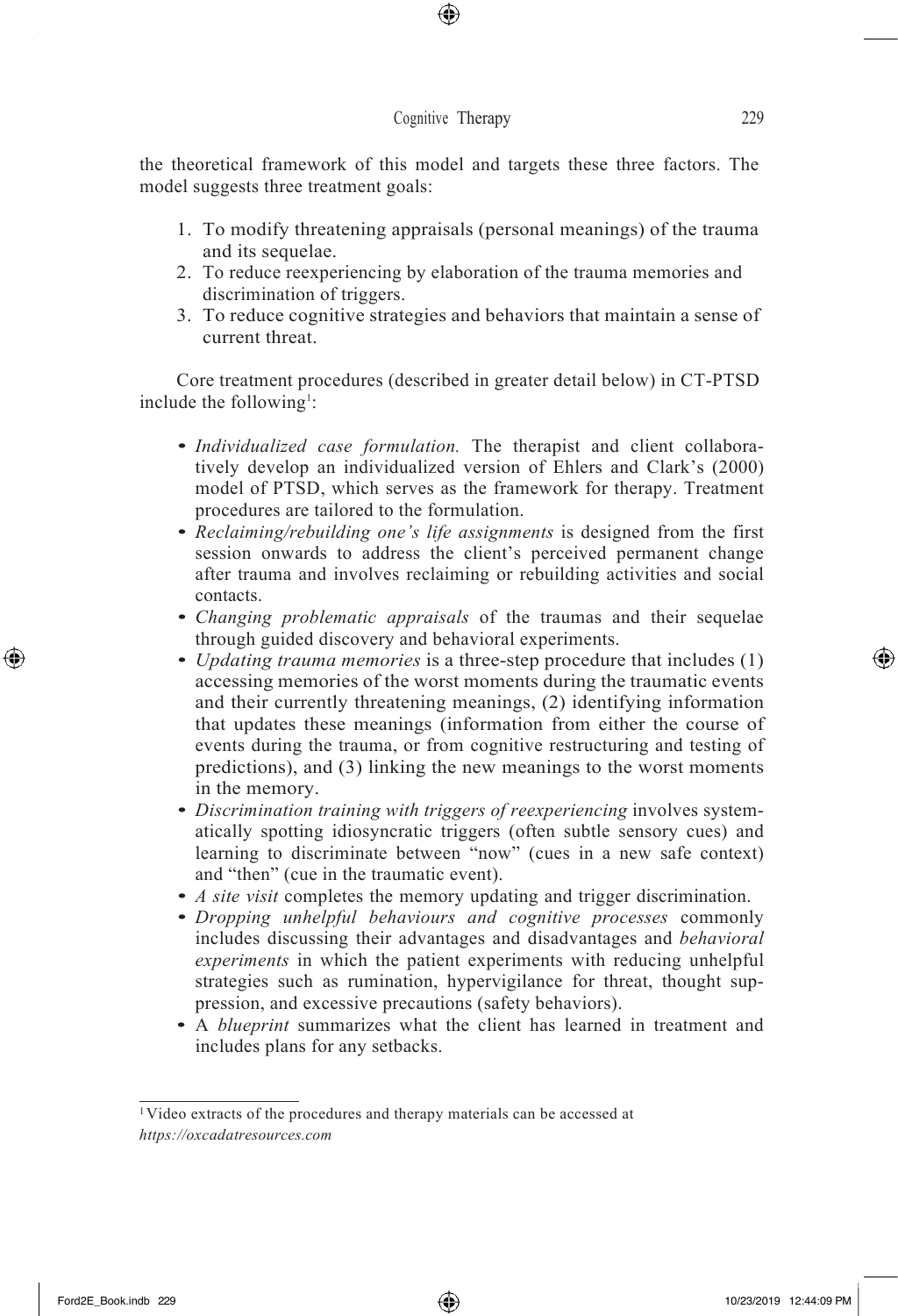## **Empirical Support**

The factors proposed to maintain PTSD in Ehlers and Clark's (2000) model of PTSD have been supported in prospective and experimental studies (e.g., Beierl, Böllinghaus, Clark, Glucksman & Ehlers, 2019; Ehlers, Mayou, & Bryant, 1998; Ehlers, Maercker, & Boos, 2000; Ehlers, Ehring, & Kleim, 2012; Ehring, Ehlers, & Glucksman, 2008; Kleim, Ehlers, & Glucksman, 2007; Kleim, Ehring, & Ehlers, 2012). The efficacy of CT-PTSD has been evaluated in several randomized controlled trials in adults (Ehlers et al., 2003, 2014, 2019b; Ehlers, Clark, Hackmann, McManus, & Fennell, 2005) and children (Meiser-Stedman et al., 2017; Smith et al., 2007). In these research trials, CT-PTSD was found to be highly acceptable to clients, as indicated by very low dropout rates (3% on average) and high client satisfaction scores. It led to clinically significant improvements in PTSD symptoms (intent-to-treat pre–post treatment effect sizes around 2.5), disability, depression, anxiety, and quality of life. Over 70% of these studies' participants fully recovered from PTSD. Outreach open trials treating consecutive samples of survivors of the Omagh and London bombings replicated these results (Brewin et al., 2010; Gillespie, Duffy, Hackmann, & Clark, 2002). The percentage of clients whose symptoms worsened with treatment was close to zero, and smaller than in clients waiting for treatment (Ehlers et al., 2014). This suggests that CT-PTSD is a safe and efficacious treatment.

Three further studies (Duffy et al., 2007; Ehlers et al., 2013, 2019a) implemented CT-PTSD in routine clinical services. The samples treated in these studies included a very wide range of clients, including those with complicating factors such as serious social problems, living currently in danger, very severe depression, borderline personality disorder, or multiple traumatic events and losses. Therapists included trainees, as well as experienced therapists. Outcomes remained very good, with large intent-to-treat effect sizes of 1.25 and higher for PTSD symptoms. Around 60% of the clients who started therapy remitted from PTSD. Dropout rates were somewhat higher than in the randomized controlled trials of CT-PTSD (around 15%), but rates were still below the average for trials of trauma-focused cognitive-behavioral therapy of 23% (Bisson, Roberts, Andrew, Cooper, & Lewis, 2013). Very few clients experienced a mild degree of symptom worsening (1.2% in Ehlers et al., 2013). Thus, the evidence suggests that CT-PTSD is an effective treatment for individuals with a broad range of presentations, including many of the complex symptoms experienced by people with prolonged trauma histories.

CT-PTSD has also been successfully used in an intensive format in which therapy is delivered daily over the course of 5–7 working days (Ehlers et al., 2014; Murray, El-Leithy, & Billings, 2017), and in a briefer self-study assisted<sup>2</sup> format (Ehlers et al., 2019b).

<sup>2</sup>The self-study modules will be made available at *https://oxcadatresources.com.*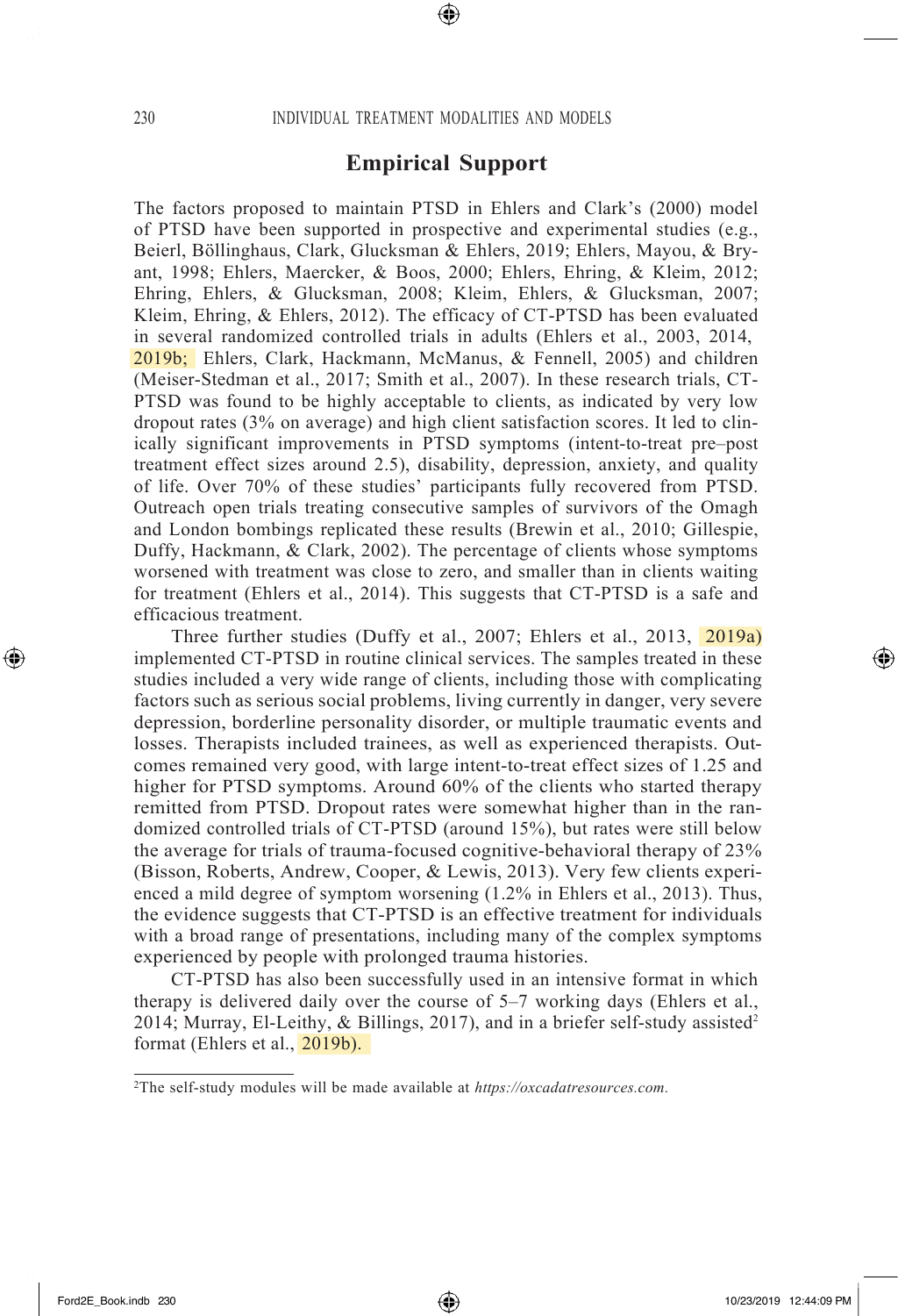# **Treatment Procedures**

#### **Format of Treatment**

CT-PTSD is usually delivered in up to 12 weekly treatment sessions for clients who currently reexperience a small number of traumas, and up to 20 weekly sessions for clients with multiple traumas and complex presentations. Sessions that involve work on trauma memories should be 90 minutes long to allow the client time to refocus on the present before leaving the session. Weekly measures of PTSD symptoms, depression, and cognitions are helpful in monitoring the effects of interventions and spotting problems that remain.

## **Therapeutic Style and the Therapeutic Relationship**

In common with other forms of cognitive therapy, CT-PTSD uses guided discovery as the primary therapeutic style. As the main focus of the intervention is the cognitions that stem from the traumas and induce a sense of current threat, strategies such as Socratic questioning aim to gently guide the client to explore and examine a wider range of evidence by asking questions that help him or her consider the problem from different perspectives, with the aim to generate a less threatening alternative interpretation. CT encourages a perspective of curiosity rather than trying to undermine or prove the client's perspective to be wrong.

A nonthreatening, collaborative style of working is essential to working with trauma survivors, particularly those with complex presentations. Establishing a good therapeutic relationship based on mutual trust, respect, and warmth is fundamental, especially with individuals who have had experiences of interpersonal trauma and may believe they can no longer trust people. Setting up an open and collaborative alliance is also important to empower clients to have control over the therapeutic relationship, to question the therapist and the interventions if they are uncertain or uncomfortable. For those with interpersonal difficulties, this enables swifter resolution of issues that could lead to an impasse in the therapeutic relationship or to treatment dropout.

Generating an alternative interpretation (insight) is usually not sufficient to generate a large emotional shift. Crucial steps in therapy are therefore to test the client's appraisals in behavioral experiments, which create experiential new evidence against the client's threatening interpretations, and to link the new meanings to the relevant moments during the trauma in memory with the updating memories procedure (i.e., by simultaneously holding the moment and the new meanings in mind to facilitate an emotional shift). This is also important to address "head–heart lag," which can be a problem when beliefs have been long-held and may shift intellectually but not emotionally.

↔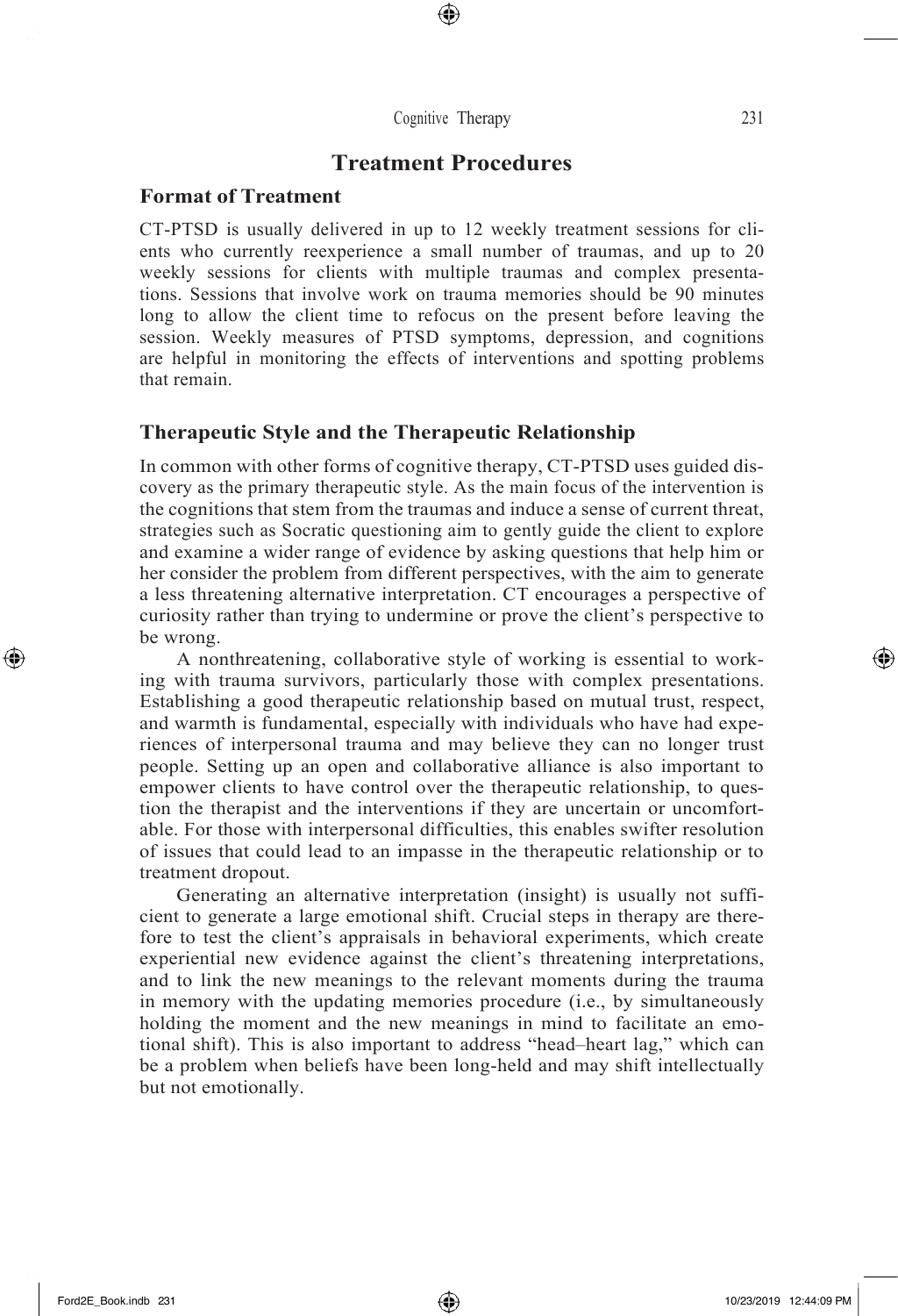## **Case Formulation, Psychoeducation, and Treatment Planning**

At the start of treatment, therapist and client discuss the client's symptoms and treatment goals, and explore cognitions to develop an individualized case formulation.

The therapist normalizes the PTSD symptoms by explaining that they are common reactions to extremely stressful, overwhelming events, and that many of the symptoms are a sign that the memories of the traumas are not fully processed yet.

The therapist asks the client to give a brief account of the traumas and starts exploring the personal meanings ("What was the worst thing about the trauma?"; "What were the worst moments, and what did they mean to you?"). The emotions that the client experiences are further indicators of the type of problematic meanings that need to the addressed in treatment, and the *Posttraumatic Cognitions Inventory* (Foa, Ehlers, Clark, Tolin, & Orsillo, 1999) can help with identifying cognitive themes, some of which the client may not mention in the early sessions.

In the case of clients with histories of multiple traumatic events, it is important to determine which events are linked to the current PTSD. The therapist aims to discover which events the client is reexperiencing, since these will be the primary focus of the intervention. The therapist also may assist the client in developing a timeline of the client's life, or trauma history, to facilitate the identification of focal traumas.

The therapist asks the client what strategies he or she has used so far to cope with his or her distressing memories. Suppression of memories, avoidance, and numbing of emotions (including substance use) are common, as well as rumination. The therapist then uses a *thought suppression experiment* (asking the client to try hard not to think about an image such as a green rabbit sitting on the therapist's shoulder) to demonstrate experientially that suppressing mental images has paradoxical effects.

The model in Figure 10.1 is rarely presented to clients, due to its complexity. Rather, the therapist summarizes with clients an individualized case conceptualization and treatment plan that relates to the three main processes inherent to the model:

- 1. Many of their symptoms are caused by the nature of trauma memories. Addressing these during treatment will reduce the intrusions and make the traumas feel more like memories from the past.
- 2. Understandably, the traumas have affected clients' views of themselves and the world, leading them to feel more under threat and more negative about themselves. These views will be considered in therapy, to understand whether they are being colored by the trauma memories.
- 3. Some strategies that clients have used so far to control the symptoms and threat are understandable, but may be inadvertently counterpro-

↔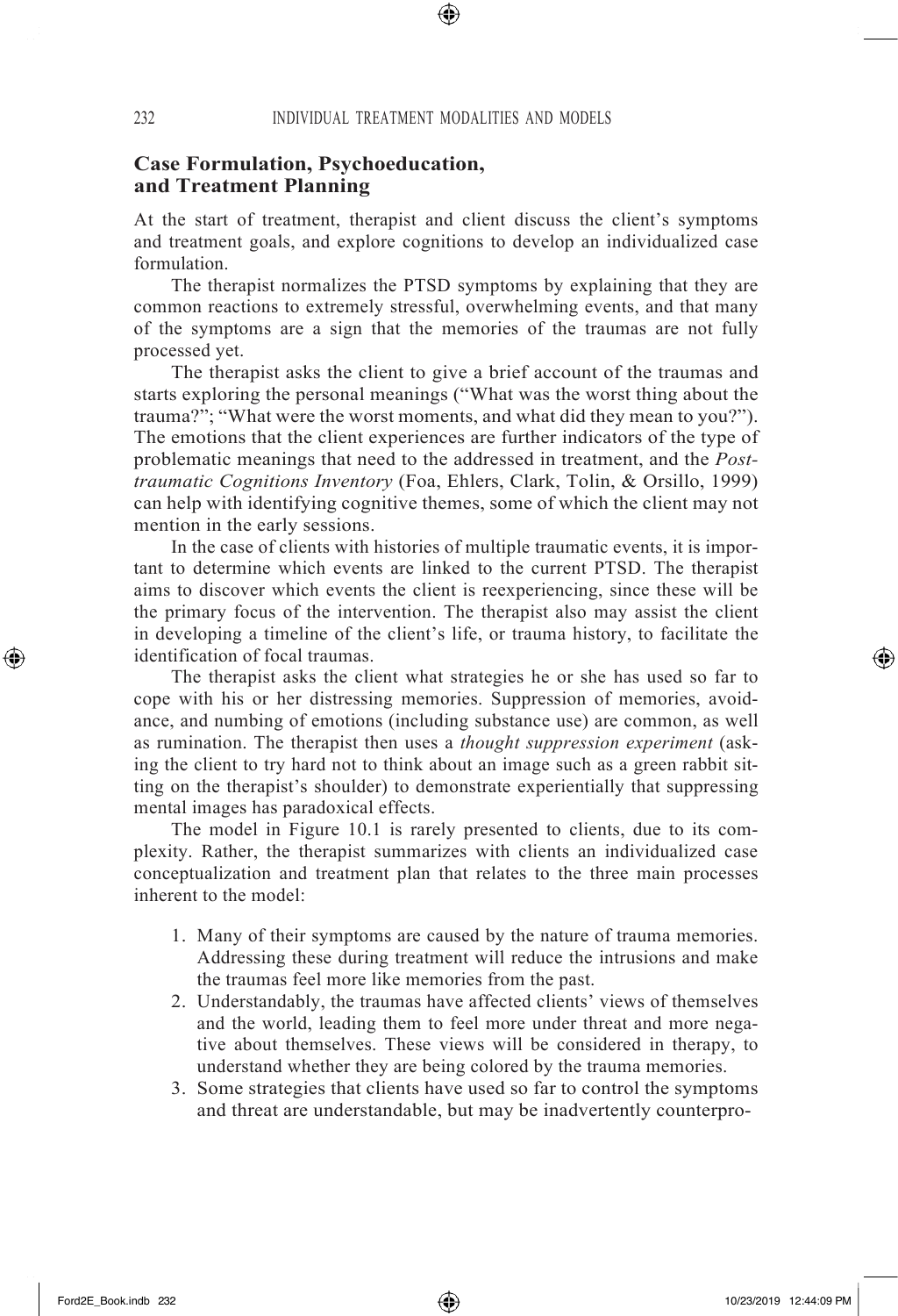⊕

ductive (as clients have experienced in the thought suppression experiment). Clients will experiment with replacing these strategies with alternatives that may be more helpful.

As the CT-PTSD case formulation is tailored to each individual, it can be applied to a wide variety of presentations, traumas, and cultural backgrounds, and can incorporate comorbid conditions and the effects of multiple traumas. For example, comorbid depression may be related to some of the client's appraisals of the trauma and other life experiences (e.g., "I am worthless") and cognitive strategies (e.g., rumination). Comorbid panic disorder may have developed from interpretations of the reexperiencing symptoms (e.g., reexperiencing difficulty breathing leading to the thought "I will suffocate"). And comorbid obsessive–compulsive disorder (OCD) may be linked to appraisals such as "I am contaminated" and linked to behaviors such as excessive washing. Cultural beliefs may influence an individual's personal meanings of trauma and his or her attempts to come to terms with trauma memories in helpful and unhelpful ways. Treatment is tailored to the individual's beliefs, including cultural beliefs.

CT-PTSD allows for flexibility in the order in which the core treatment procedures are delivered, depending on the individual formulation and client preference. The memory updating procedure often has a fast and profound effect on symptoms and is generally attempted early on, if possible. For patients with severe dissociative symptoms, training in stimulus discrimination is conducted first, and narrative writing is preferred over imaginal reliving. In addition, for certain cognitive patterns, the memory work is prepared through discussion of the client's appraisals and cognitive processing at the time of the trauma. For example, when a client profoundly believes him- or herself to be at fault for a trauma, and the resultant guilt and/or shame prevents the client from being able to describe it fully to the therapist, therapy would start with addressing these appraisals. If a client experienced mental defeat (the perceived loss of all autonomy) during an interpersonal trauma, therapy would start with discussing the traumatic situation from a wider perspective to raise the client's awareness that the perpetrators intended to control and manipulate his or her feelings and thoughts at the time, but that they are not exerting control now.

For clients displaying complex features of PTSD, other problems may need to be an initial priority. Particularly, if reexperiencing symptoms and coping strategies are currently placing a client at risk, for example, through severe dissociative episodes, excessive use of substances, self-harm, or risky sexual behavior, these behaviors require immediate attention. In addition, a comorbid condition, such as severe depression with acute suicidal intent or acute psychosis, is a clinical priority that would interfere with the successful or safe delivery of CT-PTSD and would require prior treatment. In some cases, it may also be necessary to prioritize other problems or events for a few sessions during treatment if they become the client's primary problem.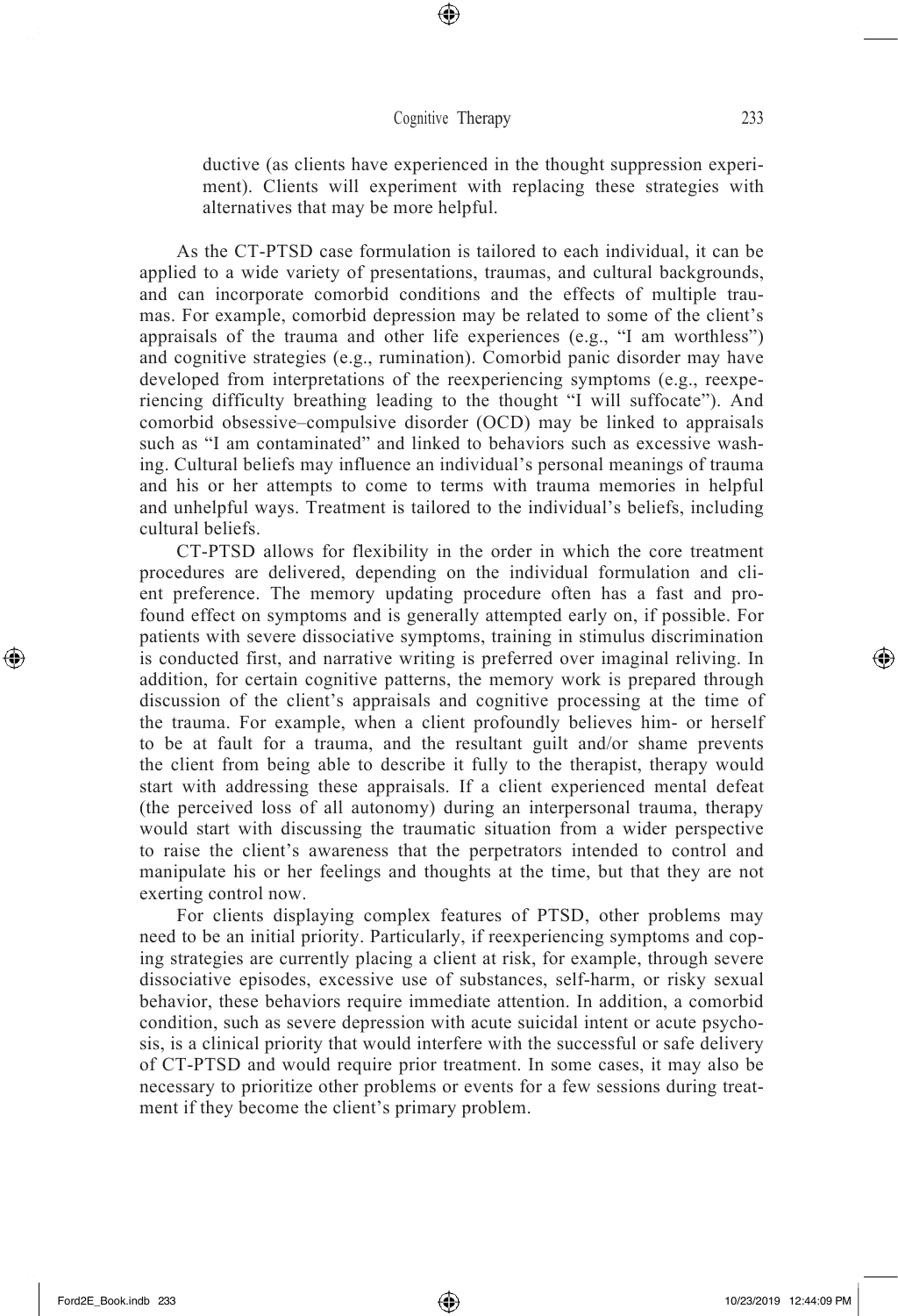⊕

# **Reclaiming/Rebuilding Your Life**

An early intervention in CT-PTSD is to encourage clients to reintroduce activities and relationships that were important to them before the trauma but have been relinquished, in order to address the common appraisal that their lives have been permanently changed since the trauma. This involves a discussion of previous interests and activities, and a gradual reintroduction to them via homework assignments. For the individual who has a long history of trauma and cannot readily identify previously valued activities, who was very young when the trauma occurred, or who has lost much of his or her former life since the trauma (e.g., loss of a significant other or home, life-changing injuries), the focus is on "(re)building your life." The therapist and client identify together what activities and interests would fit with the client's goals for the future, and plan small achievable steps toward them.

#### **Stimulus Discrimination**

Although they may appear to come "out of the blue," many reexperiencing symptoms of PTSD are triggered by subtle sensory reminders of the trauma, such as visual patterns or colors, sounds, smells, tastes, or bodily sensations. One sensory similarity between the trauma and the current situation may be sufficient to trigger reexperiencing. This makes the triggers hard to spot. Helping a client to become more aware of his or her triggers using systematic observation in the session, and as homework, helps the client to feel more control over the intrusions, and learn to break the link between the trigger and the trauma memory.

This involves several steps. First, the client learns to distinguish between "then" and "now" (i.e., to focus on how the present triggers and their context ("now") differ from the trauma ("then"). Second, the therapist and client practice focusing on the differences, while intentionally introducing triggers during a therapy session (e.g., the sound of shouting or brakes squealing on Internet audio libraries, red fluids that look like blood, pictures of people who look like the perpetrator). The "then" versus "now" discrimination can be facilitated by carrying out actions that were not possible during the trauma (e.g., moving around if the client was trapped in the trauma, touching objects or looking at photos that remind the client of his or her present life). Finally, clients apply the "then" versus "now" discrimination between sessions as triggers arise.

## **Updating Trauma Memories**

In CT-PTSD, the meaning of the trauma to an individual is central to understanding the maintenance of PTSD. These meanings are often associated with so-called "hot spots" (Foa & Rothbaum, 1998), the moments in the trauma memory that are most distressing and have the strongest sense of "nowness." These moments may be accessed through imaginal reliving (Foa & Roth-

↔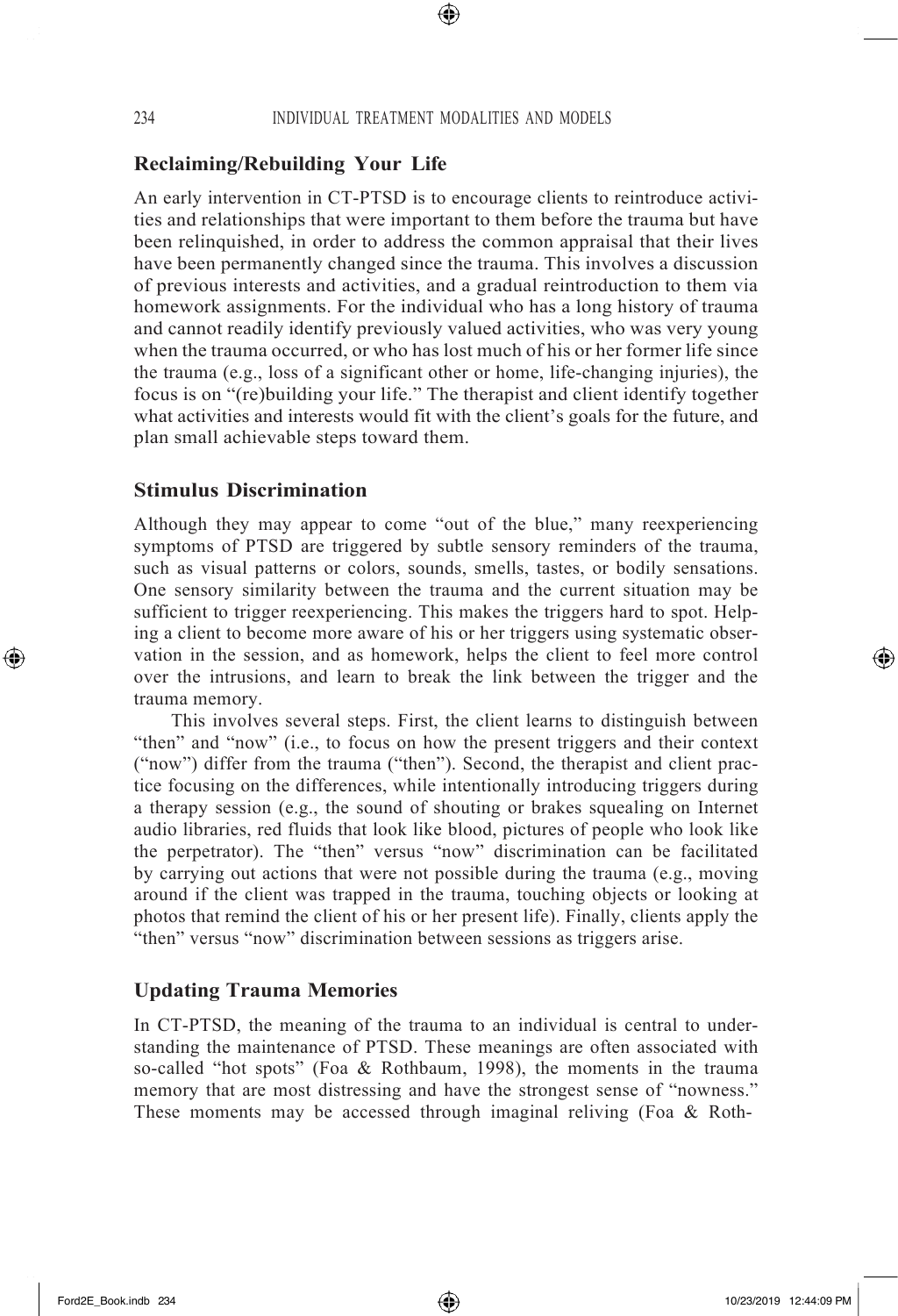⊕

baum, 1998) or narrative writing (Resick & Schnicke, 1993). Imaginal reliving involves the client visualizing the traumatic event (usually with his or her eyes closed) and describing to the therapist, moment by moment, what is happening, including sensory details, thoughts, and feelings. Narrative writing involves preparing a written account of the trauma, usually with the therapist, with a similar level of detail. Imaginal reliving is generally more immersive than narrative writing and can lead to quicker access to the difficult thoughts and feelings associated with a particular hot spot in trauma memory. For some individuals, this can be overwhelming, and narrative writing is recommended in preference to imaginal reliving for those who dissociate easily or experience strong physical reactions when accessing the trauma memory (e.g., vomiting or feeling faint). Narrative writing is also preferable when a trauma memory is very long, or when the client is very confused about what happened or has long gaps in memory (e.g., due to loss of consciousness or drugs).

In CT-PTSD, the aim of memory work is not to relive the trauma repeatedly until habituation occurs, but to identify hot spots and their meanings, and information that will help understand and update them. This usually takes only one or two sessions. Once a hot spot has been identified, the personal meanings are carefully explored. The therapist and client then begin to identify information that does not fit with the problematic meanings, which can "update" the hot spot. In some cases, this will be simple, factual updates the client may already be aware of, but may not yet have fully integrated into the trauma memory. For example, if the client believes he or she was going to die and leave his or her children behind, it may be helpful to update the hot spot with the knowledge that he or she survived, and to look at a recent family photo to help consolidate this information. In other cases, it may take research and psychoeducation to identify updating information, for example, interviewing experts to understand why an event occurred. Some appraisals require more thorough cognitive techniques to generate meaningful updates. For example, if someone believes that he or she is to blame for a trauma, techniques such as Socratic questioning, systematic discussion of evidence, behavioral experiments, pie charts, discussing hindsight bias, or a survey may be required to access an alternative explanation. Imagery may also be helpful in generating a new perspective, for example, imagining what would have happened if the client had fought back when being threatened with a knife.

Once updating information that the client finds compelling has been identified, it is actively incorporated into the trauma memory, by holding the relevant hot spot and its original meanings in mind (through imaginal reliving or reading the corresponding part of the narrative) simultaneously with the updating information. This may be done verbally (e.g., "I know now that . . . "), through imagery (e.g., visualizing how one's wounds have healed; visualizing the perpetrator in prison; visualizing a deceased in a peaceful place; looking at a recent family photo), using movements or actions that are incompatible with the original meaning of this moment (e.g., jumping up and down for hotspots that involved predictions about dying or being paralyzed), or incom-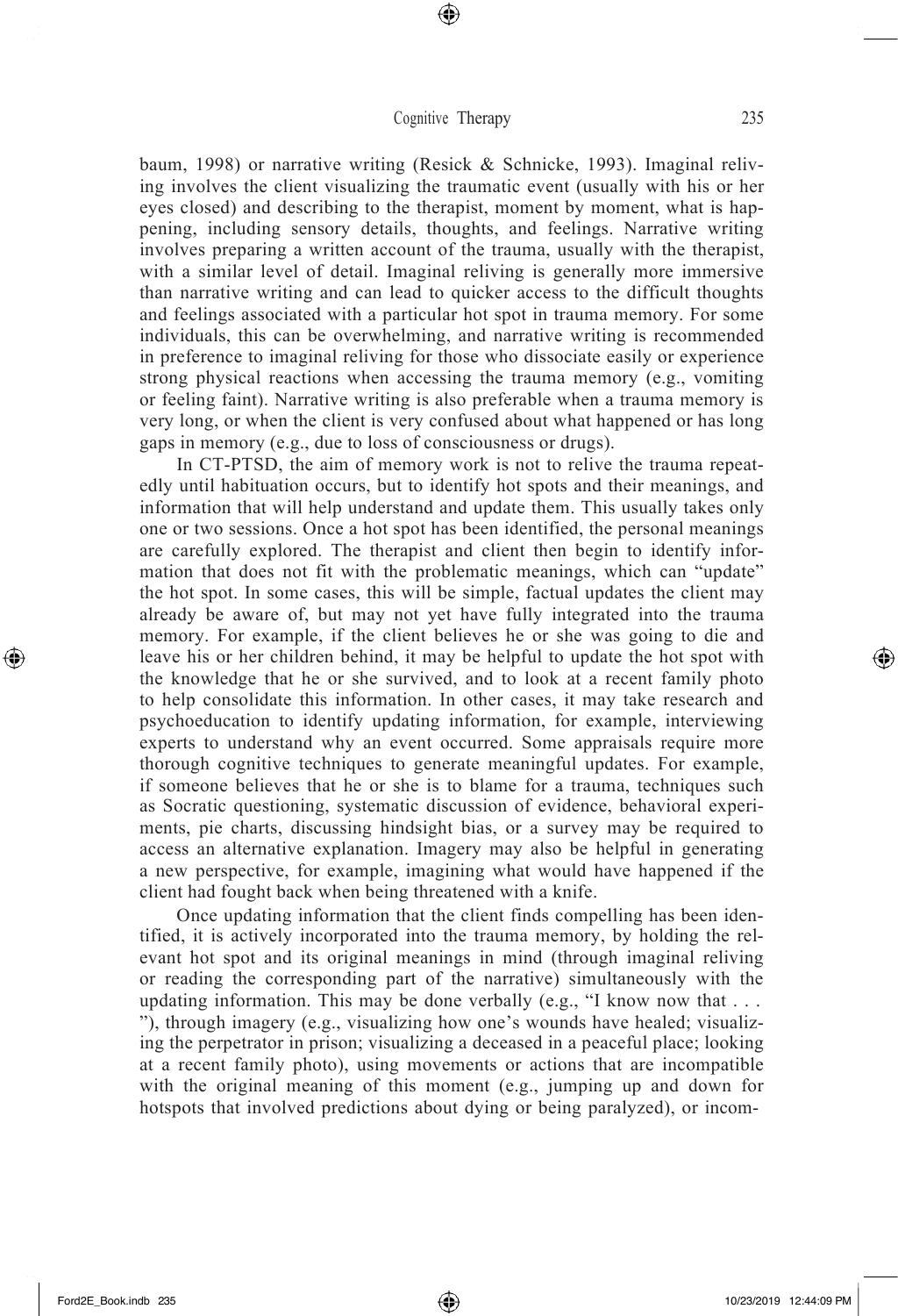⊕

patible sensations (e.g., touching a healed arm; eating or drinking something with a taste different from blood). It is important to look for an emotional shift during the updating to see whether the updating information has been adequately processed. Clients report feeling surprised or relieved when the updating is successful, and reexperiencing decreases and sleep improves in the following days (Woodward et al., 2017). For clients with severe dissociation, it can take a few attempts to find the best way to make the updating information "sink in" when recalling their hot spots.

#### **Addressing Unhelpful Behaviors and Dissociation**

Usually, the first step in addressing cognitive strategies and behaviors that maintain PTSD is to discuss their problematic consequences. This is generally done using guided discovery, listing the advantages and disadvantages of the behavior, and behavioral experiments to demonstrate their effects. For a nonrisky behavior, this may include increasing the behavior. For example, the effects of selective attention to danger cues can be demonstrated by asking the client to attend to possible signs of danger unrelated to trauma, such as watching traffic on a busy road. This demonstrates experientially that hypervigilance can lead to anxiety based on a heightened appraisal of risk. Behavioral experiments in dropping the behavior and observing the consequences can then be attempted.

Many cognitive strategies and behaviors that maintain PTSD, such as thought suppression and hypervigilance to danger, do not place clients directly at risk. However, strategies such as excessive use of drugs and/or alcohol, selfharm, risky sexual behavior, and severe dissociation can be dangerous. The therapist and client work together to understand the role the behavior is playing in maintaining PTSD and how it is contributing to other psychological, social, relationship, health, and financial problems. A plan is then developed to reduce the behavior, anticipating potential obstacles and how they can be overcome. Behavioral experiments allow the testing of beliefs associated with coping strategies (e.g., "I won't be able to sleep without alcohol"). In some cases, associated beliefs require additional cognitive work, for example, when someone believes that he or she deserves to be harmed by others, and deliberately places him- or herself in risky situations. For individuals who have a long history of trauma and may struggle to assess how risky a situation is, work on recognizing and assessing danger may be required.

Dissociation can also be formulated as a coping strategy, albeit an unintentional one. The therapist and client explore how and why dissociation occurs, and learn to recognize triggers to dissociation. Clients are taught to use stimulus discrimination (discussed earlier) to deal with triggers. In cases in which the client is experiencing strong loss of awareness, he or she is encouraged to experiment with strategies that make the difference between the trauma and the current situation more salient. Such strategies are often referred to as *grounding strategies* or reminders of the "here and now." Therapist and client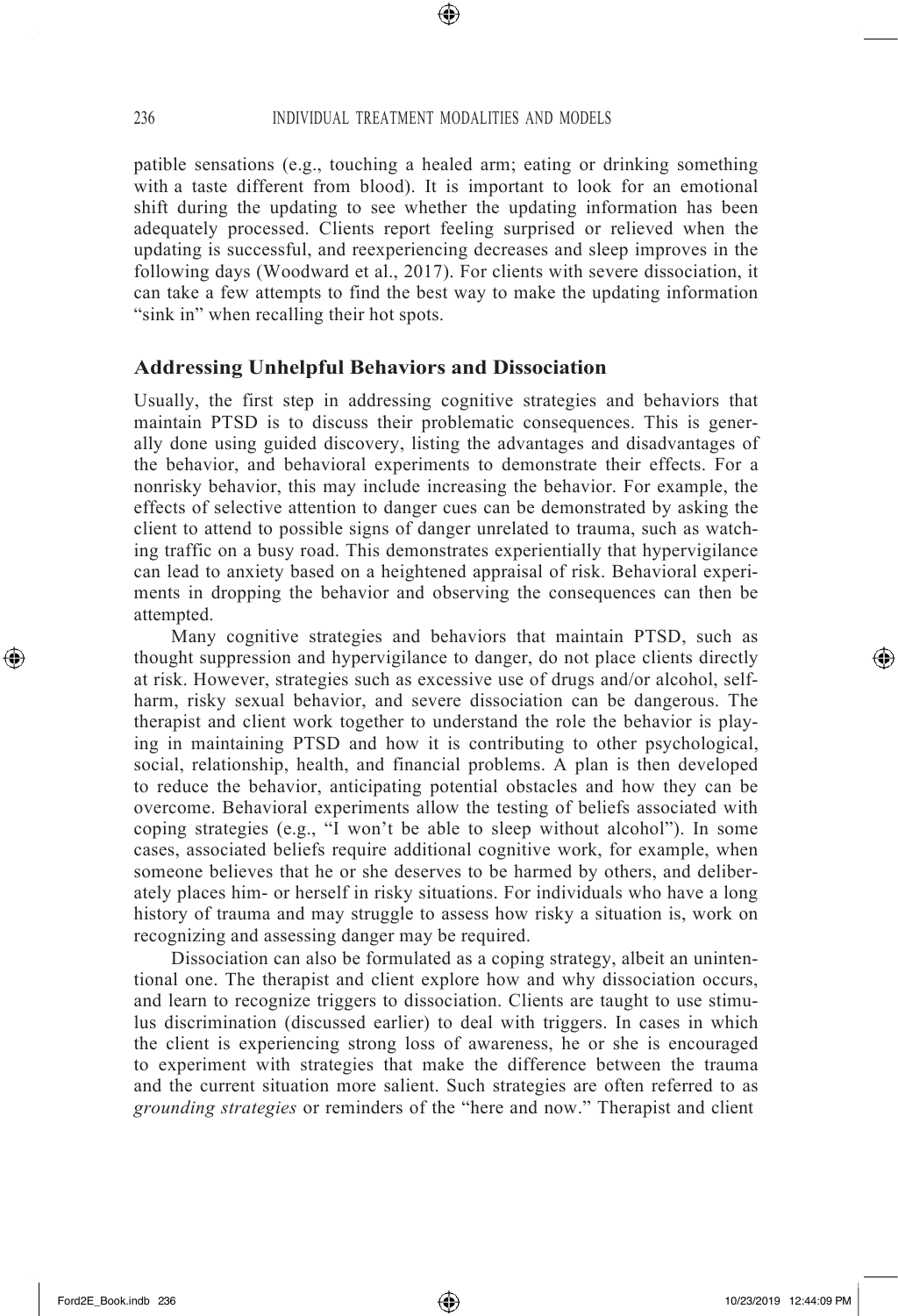⊕

discuss and practice these in the session to find the most effective strategy. The best strategies are generally easily accessible, with powerful cues to the present moment, such as strong tastes, smells, or sensations, or visual or auditory cues that were not present at the time of the trauma. Once the client's attention has been refocused on the here and now, therapist and client try to identify what triggered the dissociation, and use stimulus discrimination.

## **Further Imagery Work**

If reexperiencing symptoms persist after successful updating of the client's hot spots and discrimination of triggers, imagery transformation techniques can be useful. The client transforms the trauma image into a new image that signifies the trauma is over. Transformed images can provide compelling evidence that the intrusions are a product of the client's mind rather than perceptions of current reality. Image transformation is also particularly helpful with intrusions that represent images of things that did not actually happen during the trauma (e.g., images of the future that represented the client's worst fears, such as images of his or her children growing up sad and alone).

#### **Revisiting the Scene of the Trauma**

A visit to the site of the trauma completes the work on trauma memories and appraisals. Visiting the site can help correct remaining problematic appraisals, as the site provides many retrieval cues and helps access further information to update the appraisals. The site visit also helps complete the stimulus discrimination work. Clients realize that the site "now" is very different from the way it was "then," which helps place the trauma in the past. Using Google Street View to visit the site virtually can be an effective alternative when it is unsafe or impractical to visit the site in person. In other cases, it can be a useful preparation for visiting a site, when the client is reluctant or anxious. In all cases, giving a clear rationale for the visit, addressing beliefs about returning to the site of the trauma, and planning for any potential difficulties is helpful preparation for the returning to the scene of the trauma (for further details, see Murray, Merritt, & Grey, 2015).

# **Clinical Case Example**

#### **Case Description**

Carmen (whose name and details are disguised), a 35-year-old Colombian woman referred for treatment of PTSD, had a long history of traumatic experiences, beginning when she was a child. Her father would shout and insult Carmen if she displeased him, which was often, and beat her with his belt or a stick if she was disobedient. He would require her to stand absolutely still while she was being punished, and he would beat Carmen harder if she moved.

↔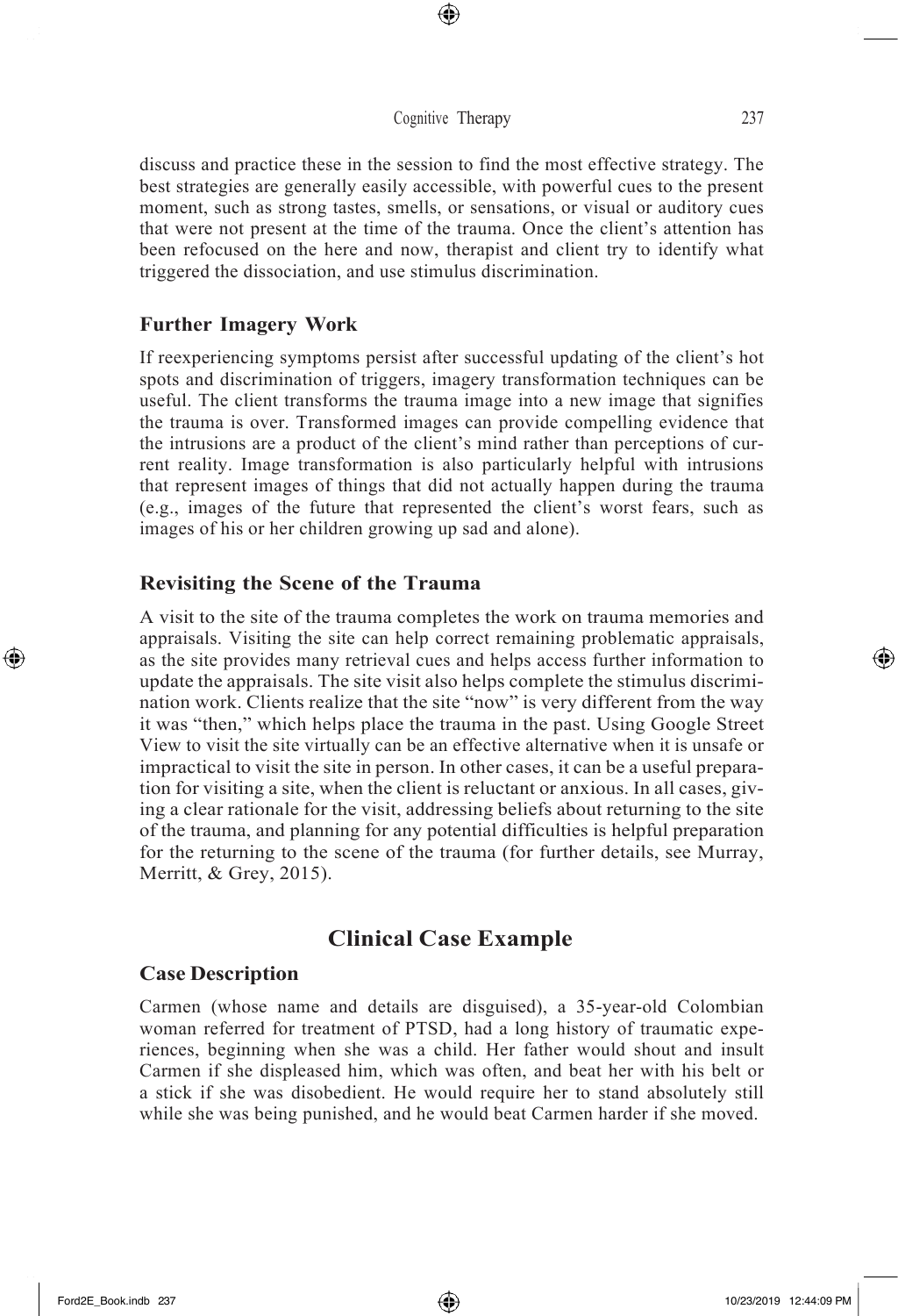⊕

At the age of 16, Carmen married and moved out of the house, with the primary motivation of escaping her father. However, the man she married was also violent. Carmen described him as a local "bad man," involved with criminal gangs in the neighborhood. He was twice Carmen's age and was unfaithful to her throughout their marriage, as well as being sexually and physically violent toward her. Carmen explained that as a woman in Colombia, she was expected to stay at home and raise their children, but she had ambitions to work and study, having done well at school despite the violence at home.

Carmen was isolated, with little support, but she did manage to stay in touch with her sister, who had moved to the United Kingdom and was working as a nurse. With her help, Carmen left her husband and traveled to London with her three children. Carmen was also training to be a nurse, although at the time of treatment, she had taken a break from her studies.

At assessment, Carmen met criteria for PTSD and had reexperiencing symptoms relating to five episodes of violence at the hands of her ex-husband. She was also suffering from depression, and fulfilled most, but not all, criteria for a diagnosis of borderline personality disorder. Her sister had persuaded her to come for treatment when she had found Carmen self-harming by cutting her inner thighs, a long-standing behavior. She denied suicidal intent, citing her children as a protective factor, but described an occasion in which she had wandered alone at night to a bridge over the river, in an apparently dissociated state, and a member of the public had alerted the police, who took her home.

#### **Treatment**

⊕

Carmen received 18 sessions of treatment. The early sessions focused on engagement, risk management, and developing a shared understanding of Carmen's problems. Carmen expressed reluctance to come to the sessions and often gave brief answers or said "I don't know" when asked certain questions, particularly relating to her trauma history. The therapist focused on normalizing her symptoms and giving information about PTSD. She also agreed to write a letter to the housing association that accommodated Carmen and her sister, as they were hoping to move to a bigger flat now that her children were older.

Carmen had a flashback during Session 2, triggered by the sound of a male voice shouting nearby. The therapist took this opportunity to begin the process of helping Carmen to identify her triggers and to learn stimulus discrimination. They also experimented with different reminders of the here and now. Carmen began to carry a stress ball in her purse that she could squeeze if she began to dissociate, and also taught her sister how to recognize whether she was dissociating and help her. Carmen's self-harm tended to occur when she was dissociating in response to a trauma trigger. The use of stimulus discrimination as an alternative proved effective in reducing the self-harm.

After three sessions working on these techniques, Carmen and her therapist began to construct a timeline of her traumatic experiences. She was able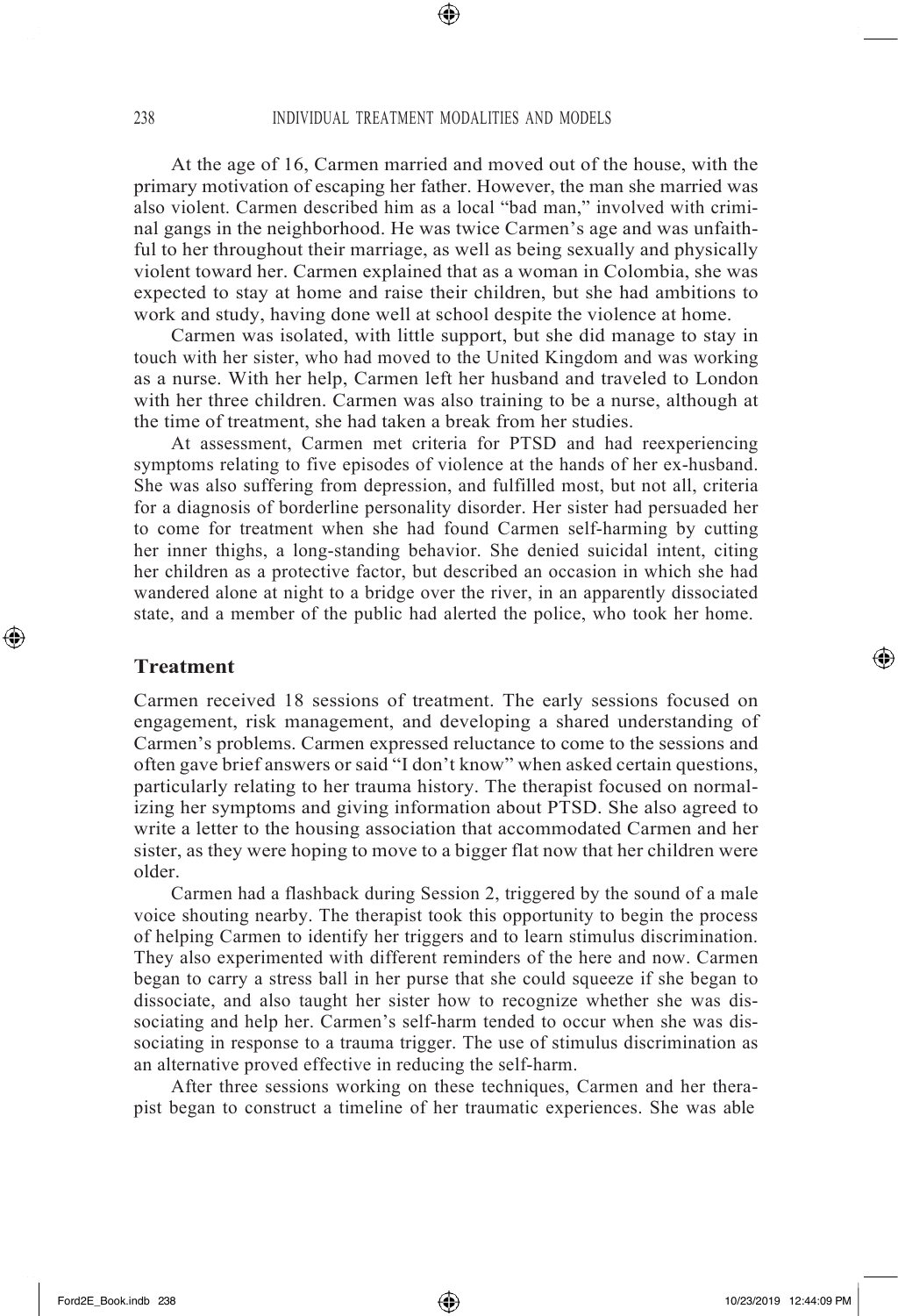⊕

to identify which of the events she reexperienced in nightmares, flashbacks, and intrusive memories, and which events were important in terms of belief formation. For example, she reported that the belief "I deserve to be punished" (which she believed 100%) started when her father would beat her for minor misdemeanors, but it grew stronger during her marriage.

The most distressing trauma memory for Carmen was the first time she was raped by her husband, which was on her wedding night. Carmen understood that she was expected to have sex with her husband that night, but she asked him to stop because she was experiencing pain, which he refused to do. As their marriage continued, Carmen was raped many times, and learned to dissociate when it was happening, something she had also done when her father was punishing her. Understanding dissociation as a strategy that had helped her in dangerous situations, but was no longer needed, was an important step in making sense of Carmen's trauma symptoms, which had previously made her believe she was going mad.

Due to her dissociation, Carmen and her therapist worked on the trauma memories using written narratives. The first trauma memory revealed many important cognitive themes, including a sense of shame, degradation, and contamination linked to Carmen's belief that she deserved such treatment. They worked on these beliefs using a range of techniques, including a review of the evidence and a survey. The survey was sent to a range of respondents via Survey Monkey for anonymous responses. Carmen and her therapist devised several questions to address Carmen's beliefs (e.g., "Does a woman have a right to refuse sex, even once she is married?"). The new evidence was then used to update the trauma memory ("I know now that he is wrong and I do not deserve to be treated this way"). Her belief that she deserved bad treatment dropped to 20%, although she still described head–heart lag. To consolidate the verbal updates, Carmen wrote a letter to her younger self, and read it to her in imagery, telling her that she was a good person, who did not deserve bad treatment.

Work on the other reexperienced memories progressed quickly, as many of the same emotions and appraisals were present, and could be updated rapidly. Carmen and her therapist wrote the updates into the trauma narratives and, in later sessions when her dissociation was better controlled, Carmen was able to read the narratives and the updates aloud, taking in the new updated meanings while holding her hot spots in mind.

As her reexperiencing symptoms reduced, Carmen was able to increase her range of activities, and she and her therapist reviewed the "reclaiming your life" plan she had made at the start of treatment. She determined with nursing college personnel when she would restart her course and began to study at home. Carmen had previously avoided situations in which she would be alone with men, and she and her therapist planned some behavioral experiments in which Carmen could safely experience and discriminate triggers, such as ordering an online shopping item and conversing with the deliveryman. She had also avoided events with the Colombian community in London, for fear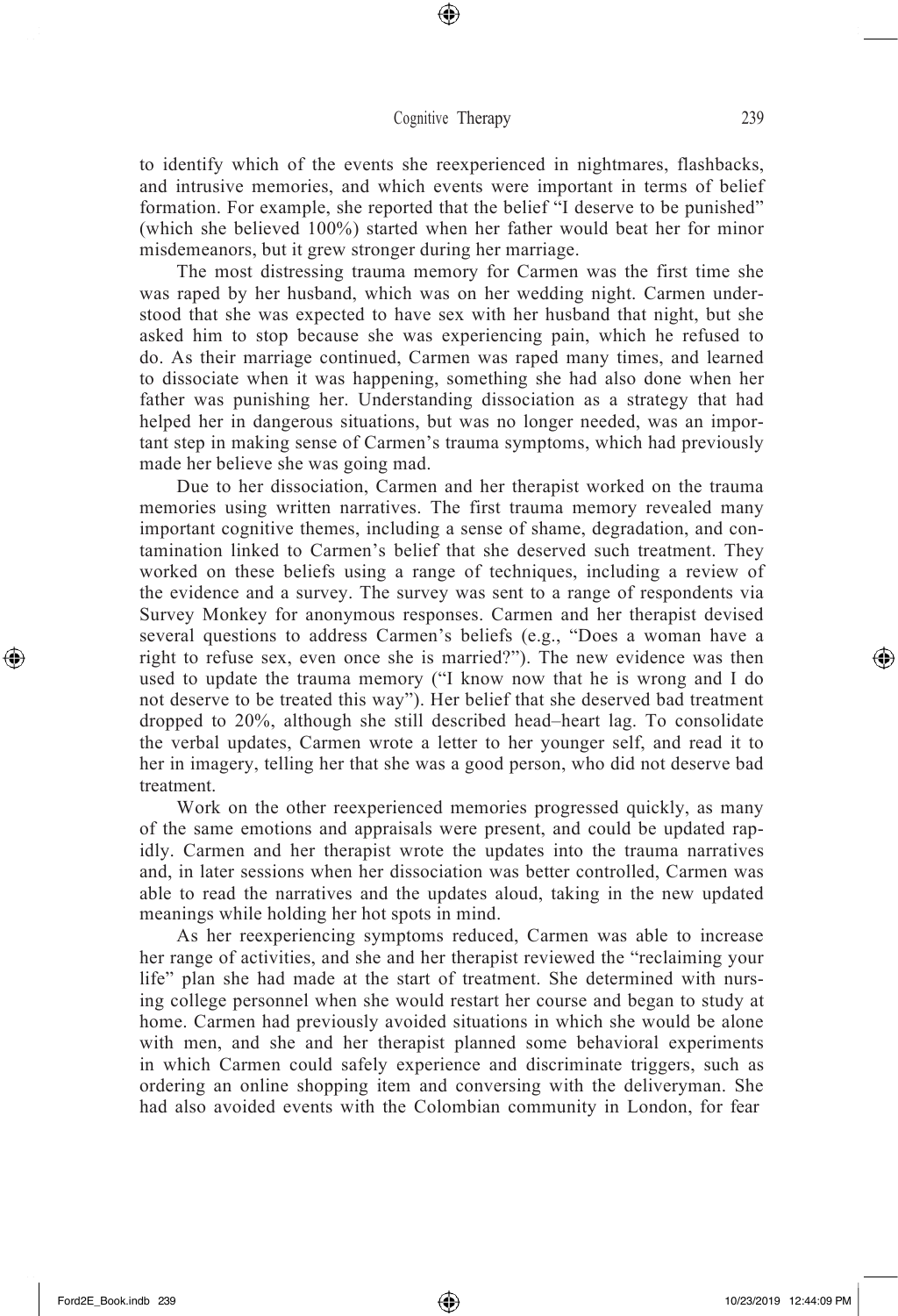that someone might know her husband, but through a risk calculation with her therapist, Carmen concluded that this was highly unlikely, and experimented with visiting a Colombian café with her sister.

Toward the end of treatment (Session 15), Carmen and her therapist used Google Street View to find the house where she had lived with her husband in Colombia. To her surprise, she could zoom in on the exact house on their old street. With encouragement from her therapist, Carmen noticed several differences in how the house and the street had looked when she lived there. The front garden was tidier and the front door had been painted (leading Carmen to conclude that her husband had moved away), signage on the street had changed, and some graffiti had been painted over.

Carmen and her therapist prepared a blueprint summarizing her work in treatment, and identifying a plan for any possible setbacks in the future. Carmen was adamant that she would never again enter a romantic relationship, but in the final few sessions of treatment had agreed to go on a date with a friend of her sister. She felt anxiety about the possibility of violence, and a lack of confidence in recognizing whether he could be trusted. Given that Carmen had limited experience in nonabusive relationships, her therapist helped her to make a list of acceptable and unacceptable behaviors to watch out for. They agreed on a plan for what to do if he behaved in an unacceptable manner, including to check with her sister if she was unsure.

#### **Session Transcript**

⊕

This session transcript is taken from Session 9, after Carmen and her therapist had completed a detailed narrative of the first rape she experienced.

TherapisT: You've done such a brilliant job with this. I'm really impressed.

Carmen: I didn't think I would be able to say it all.

TherapisT: You've said lots, and we've got it written down now. How does it feel to see it?

Carmen: It's a bit much, you know, but I'm glad I did it.

TherapisT: Are you feeling OK? Are you fully in the here and now?

Carmen: Yes, I'm here, I've got my ball! (*showing the therapist her stress ball*)

TherapisT: That's great. Are you OK to talk a bit more about what we've written down?

Carmen: Yes.

TherapisT: OK, good. Tell me if you want a little break or if you need anything. Squeeze the ball if you feel like you are losing touch, yes?

Carmen: I am. I will.

TherapisT: So, I know the whole story is really horrible, but sometimes there

⇔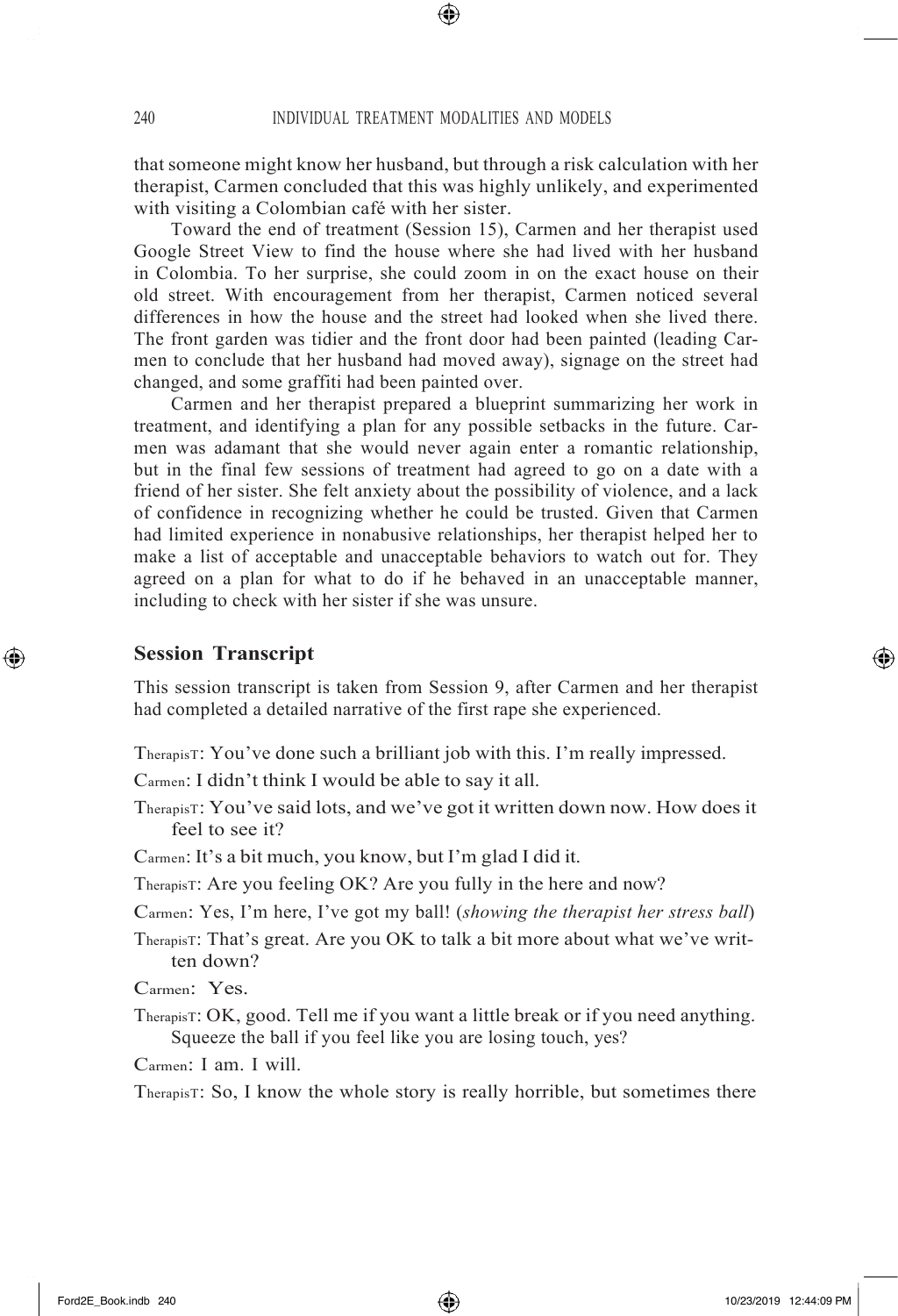⊕

are certain moments which are stronger than others, that feel really bad. Are there any moments like that here?

- Carmen: When he is on me and I can't move. And he pressing here (*indicating her throat*).
- TherapisT: On your neck?
- Carmen: Yes, I can't breathe, too scary. I dream about it, and I wake up like this (*gasping*).
- TherapisT: That must be very scary.
- Carmen: Very scary and, I don't know . . .
- TherapisT: It gives you another feeling, too?
- Carmen: Him on me, it's so nasty, makes me (*shuddering and scratching her arms*) . . .

TherapisT: It feels nasty? What kind of nasty? Like it makes you feel dirty? Carmen: Nasty, dirty, bad.

TherapisT: You are scratching your arms a bit. I don't want you to hurt yourself. Can you squeeze the ball instead?

Carmen: Yes.

 $\bigoplus$ 

TherapisT: Well done. So, with this moment, when he was on you and pressing on your neck, what were you thinking? What was in your mind?

Carmen: That maybe he will kill me. He is very heavy, and I can't breathe.

- TherapisT: So you were thinking he might kill you? It might sound a strange question, but what would have been the worst thing about that?
- Carmen: Well for me it would be bad, I am so young. But also it is disgrace for my family.

TherapisT: Can you explain a bit more about that to me?

Carmen: I don't know. People would talk about it in the town, it would be a big thing. And he is an important man, people know him. He would say it was my fault maybe.

TherapisT: Your fault that he killed you?

Carmen: Yes, he is clever. He would make it like it was my fault.

TherapisT: OK, so at that moment you were thinking "I can't breathe; he might kill me, and I would be causing a disgrace to my family, people will think it is my fault."

Carmen: Yes, all that.

- TherapisT: And you were feeling frightened, and also nasty, dirty? Tell me more about that.
- Carmen: It's like I am covered in him, he is sweaty, disgusting. And I am wrong somehow . . .

↔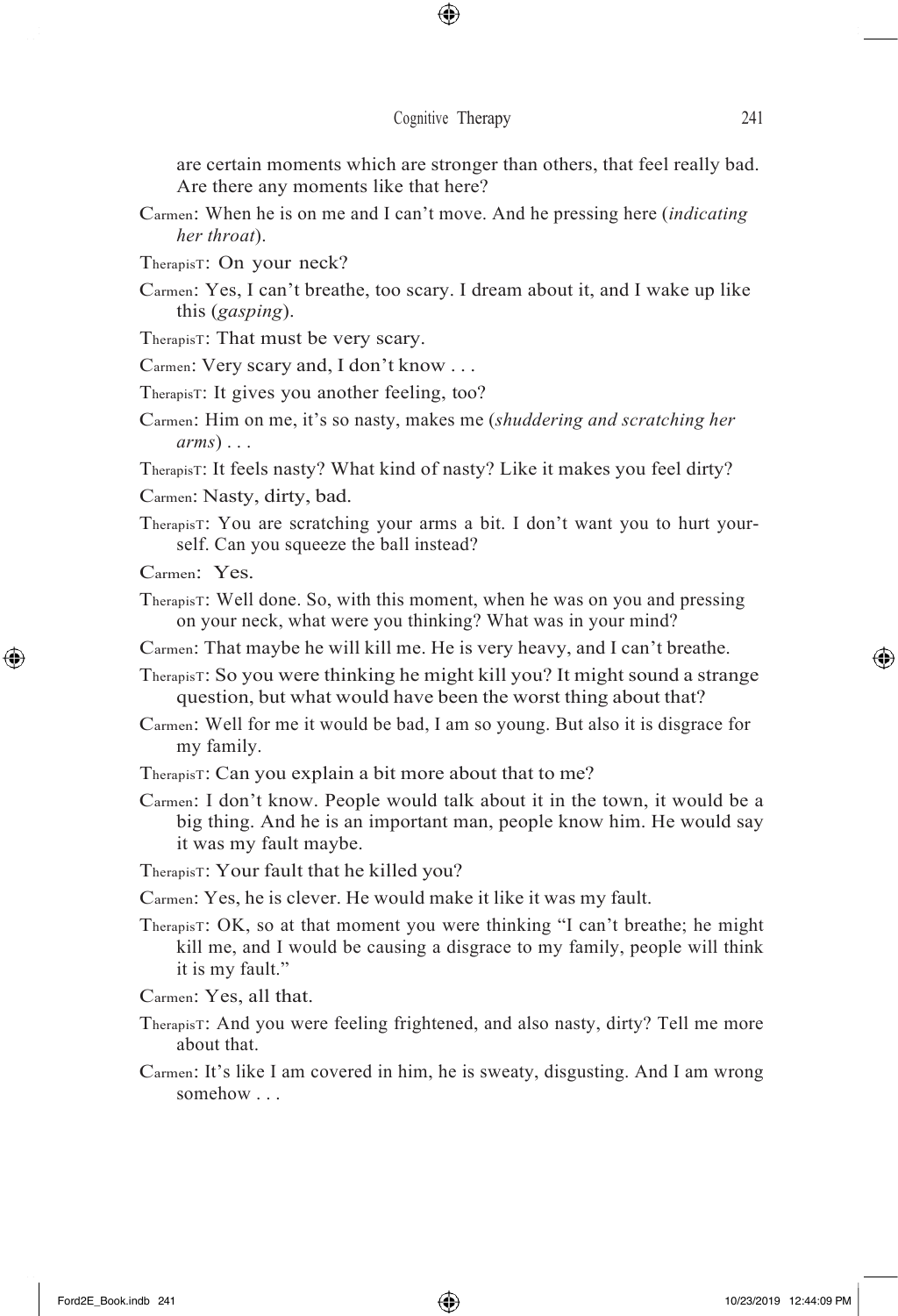- TherapisT: So he is sweaty and disgusting, and it is also making you feel disgusting?
- Carmen: I think it is the sex thing. You know, in my country, young girl has sex, she is dirty.
- TherapisT: Even when you are married?
- Carmen: Well, not so much, but this wasn't normal, didn't seem like normal husband–wife sex. It was wrong somehow, so it seemed like I was making it wrong.
- TherapisT: OK, let me check if I understand: He is disgusting, but also you are feeling like you are doing something wrong because this isn't normal sex?
- Carmen: Yes, and my dad always said I was a slut, you know, even though I didn't do nothing, so maybe that was in my mind.
- TherapisT: I think you've noticed something really important there. It makes sense that some of those thoughts were influenced by everything you had already been through, like some of the things your dad used to say and do.
- Carmen: Yes, he got in my mind too much. In some ways my dad and my husband were the same. Both want to scare me, be the big man.
- TherapisT: Yes, that's interesting, isn't it? And it makes sense that some of the things they said to you got in your head. One thing I want us to do together is try and understand whether what they said is true.
- Carmen: I know it isn't true, most of it. I didn't know then, but I know now. And sometimes it is hard to believe it. If I feel down, it's like they are still here, still telling me things.
- TherapisT: That makes a lot of sense. Do you remember how we talked about, with PTSD, that things from the past can feel like they are happening now? You might know it isn't true now, but when the memories come, or you feel down, it feels true again.
- Carmen: Yes, exactly that.
- TherapisT: OK, so let's think about how you were thinking that night, on your wedding night, when he was pressing on top of you. And we can start thinking about whether those things are true, and whether we know anything now which is different.

# **Commentary on the Case Example**

## **Building an Alliance**

A major priority, especially when working with someone with interpersonal difficulties, is to build a strong therapeutic alliance. Carmen had been persuaded to attend treatment by her sister, and initially expressed reservations about the process. The therapist was concerned that she might drop out of treatment, so she focused primarily on creating a shared understanding of Car-

⊕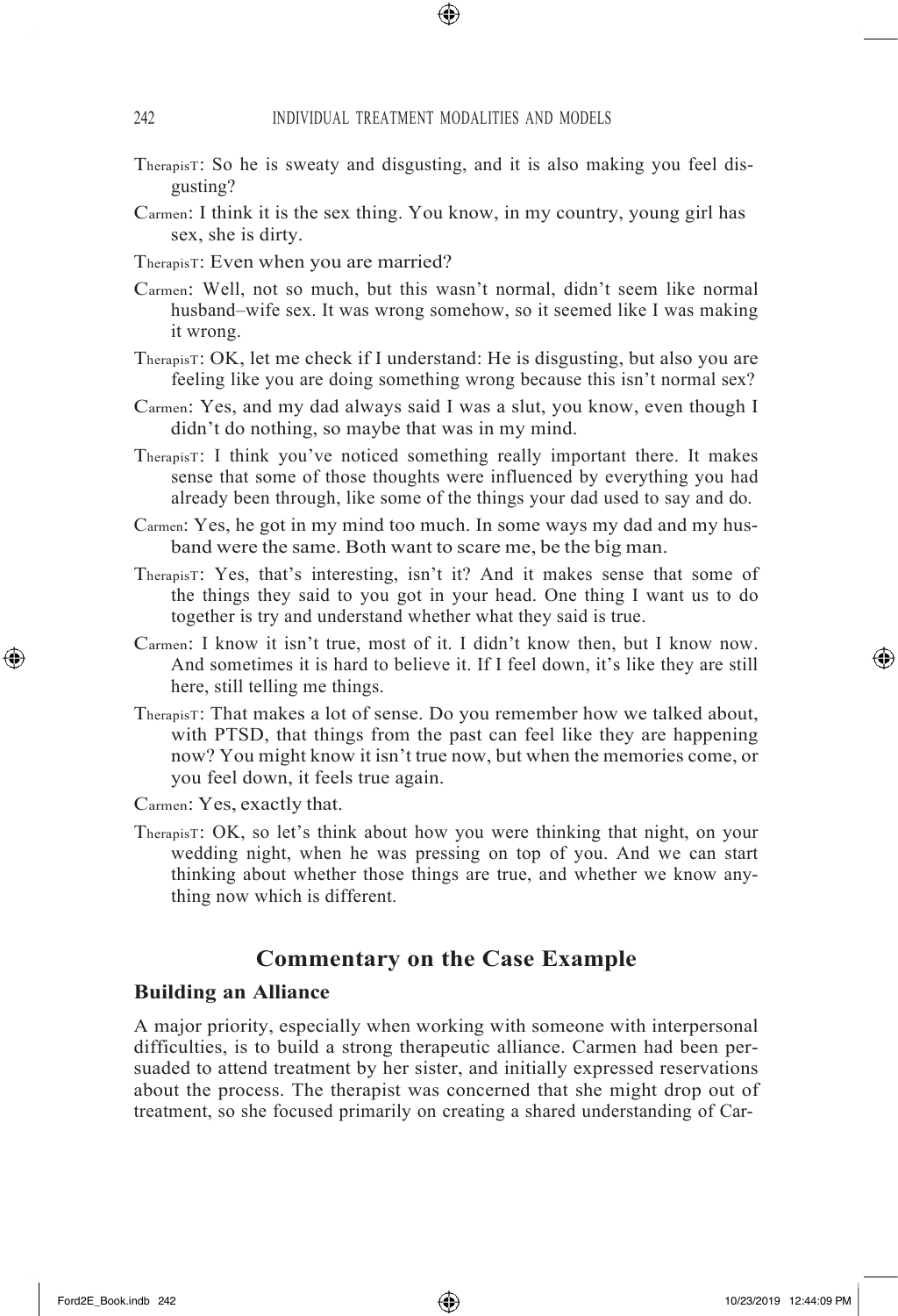⊕

men's difficulties and creating hope that they could be overcome. Having a better understanding of what was causing and maintaining her problems helped Carmen to believe that they were treatable. Engagement was also increased by teaching Carmen usable skills during the early sessions, such as stimulus discrimination, giving her more control over her symptoms and helping her to see that therapy could be helpful. This took priority in early sessions over beginning the trauma narrative. It was important that Carmen have control over the pace of therapy, and not feel pushed or coerced at any point.

#### **Working with Risk**

Another priority was to establish Carmen's safety. This involved developing an accurate profile of the nature and frequency of Carmen's self-harm and any risky behavior when she dissociated. In Carmen's case, the self-harm occurred when she was dissociating, and was an effective means of "grounding" her. Carmen found the behavior distressing, and was willing to learn alternative methods of returning her attention to the here and now. Given Carmen's history of abuse by others, the therapist hypothesized that there was also an element of self-punishment to her self-harm. Carmen found it hard to identify what thoughts triggered the urge to self-harm, but she did link it to intrusive memories of sexual assaults by her husband. These memories, and their related meanings, were prioritized in treatment.

Carmen was suffering from dissociative episodes, both in the form of flashbacks and "blanks," in which she was unaware of her surroundings for periods of time. In such cases, it is important to assess whether a client is at risk when dissociated, for example, if he or she is driving or entering risky situations. In Carmen's case, this had occurred on only one occasion, when she had wandered onto a bridge after a row with a neighbor. Again, identification of triggers and practicing stimulus discrimination were effective in reducing this risk in Carmen's case. However, the dissociative episodes and self-harm were monitored throughout treatment, especially while working on the trauma memories, and narrative writing was used as an alternative to imaginal reliving to minimize the risk of triggering a dissociative flashback.

Carmen's risk from others was also assessed. She did not judge either her father or ex-husband to currently pose a risk, as they continued to live in Colombia, and there had been no recent contact or threats made. In cases where individuals are still at risk, for example from ex-partners, establishing safety should be a priority before treatment continues. This usually involves developing a safety plan, and contacting the police and relevant safeguarding organizations.

## **Comorbid Social and Psychological Problems**

Like most people with PTSD, Carmen met criteria for at least one comorbid psychological disorder. In her case, depression had developed as a consequence

↔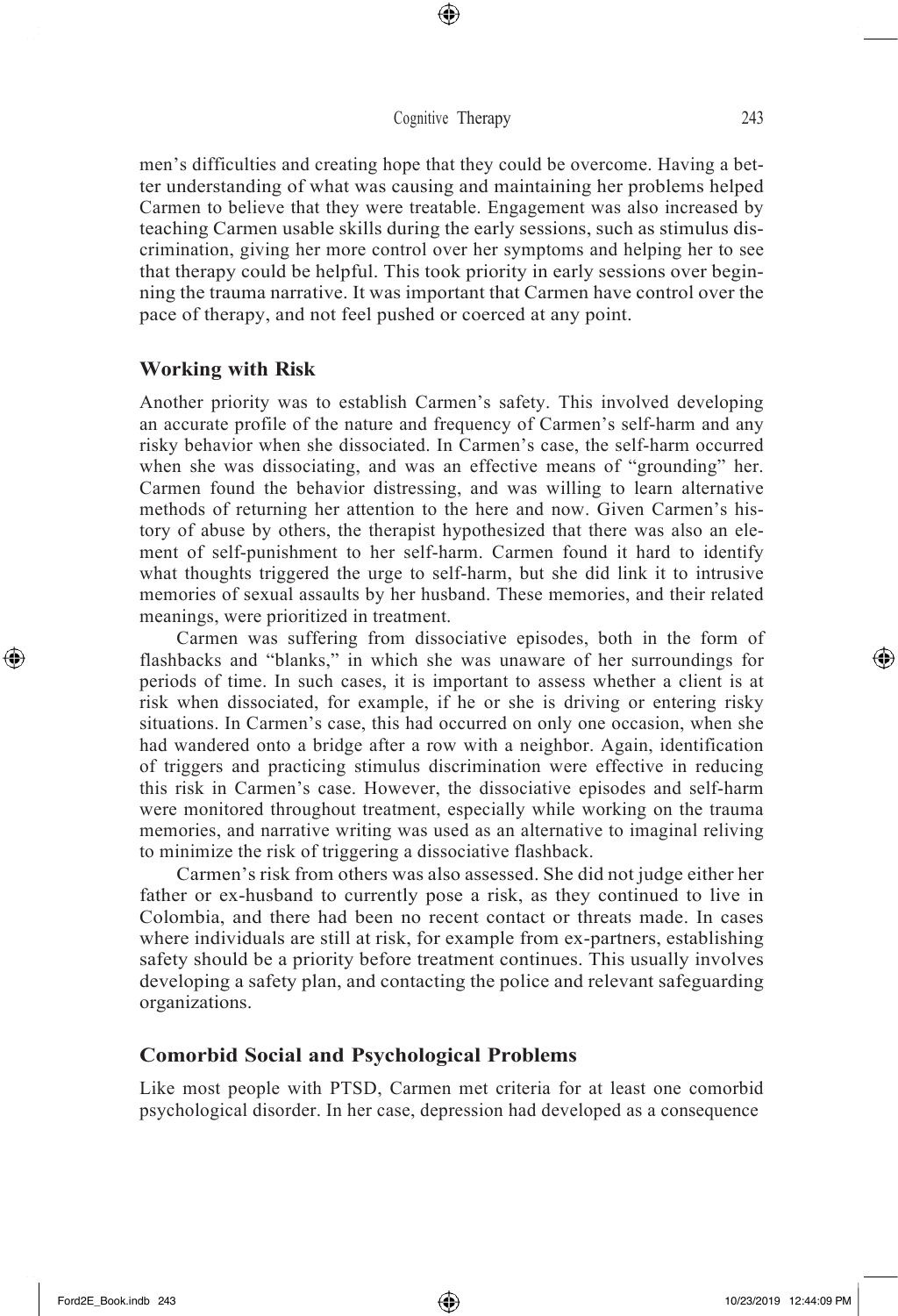⊕

of her traumatic experiences and of having PTSD. The main maintenance factors in Carmen's depression were negative, self-critical thinking and a reduction in positive activities. The symptoms of depression, which did not interfere with her PTSD treatment and were regarded as a secondary problem, began to improve as her PTSD symptoms lifted. In other cases, comorbid conditions would require treatment in their own right if deemed to be the primary problem for a client, if related closely to the client's treatment goals, or if they interfered with PTSD treatment or remained problematic even after PTSD has been successfully addressed.

Social problems are also common for individuals with PTSD and, likewise, may take priority over PTSD treatment if they having a significantly negative impact. In Carmen's case, her main problem was with housing, which, although not an urgent issue, was causing her distress. Her therapist helped her problem-solve the issue and helped her access the Citizen's Advice Bureau, and wrote a letter in support of her housing application. They then agreed to prioritize work on PTSD for the remainder of the sessions.

#### **Working Cross-Culturally**

Cultural beliefs may influence an individual's personal meanings of trauma and their attempts to come to terms with trauma memories in helpful and unhelpful ways. As CT-PTSD uses an individual case formulation, treatment is tailored to the individual's beliefs, including cultural beliefs. Carmen often spoke about gender roles in Colombian culture and on the normalization of violence within relationships. The therapist took a stance of empathic curiosity, encouraging Carmen to reflect on how her cultural background had impacted on her beliefs. Updates to memories must feel relevant to clients in order to be effective, so the therapist also took care to work collaboratively with Carmen to identify updates and to make sure that they felt personally meaningful.

English was Carmen's second language, and she spoke it well, without the need for interpreter. The therapist took care to avoid jargon and to check understanding, using Carmen's words where possible. CT-PTSD can be conducted via an interpreter, if needed, although awareness of the additional interpersonal dynamics requires consideration (Tribe & Raval, 2014), and some practical adaptations, such as longer sessions, may be needed. Additional issues should also be considered when working with refugees and asylum seekers; for further details, see Grey and Young (2008).

## **Working with Multiple Trauma Memories**

Working with clients who have experienced multiple traumatic experiences raises several issues, including a decision about which memories to prioritize. It can be helpful to make a timeline of the client's life, or the period in which he or she experienced traumas, to start putting the events in the context of a narrative, to identify the most troublesome experiences, and to understand when

↔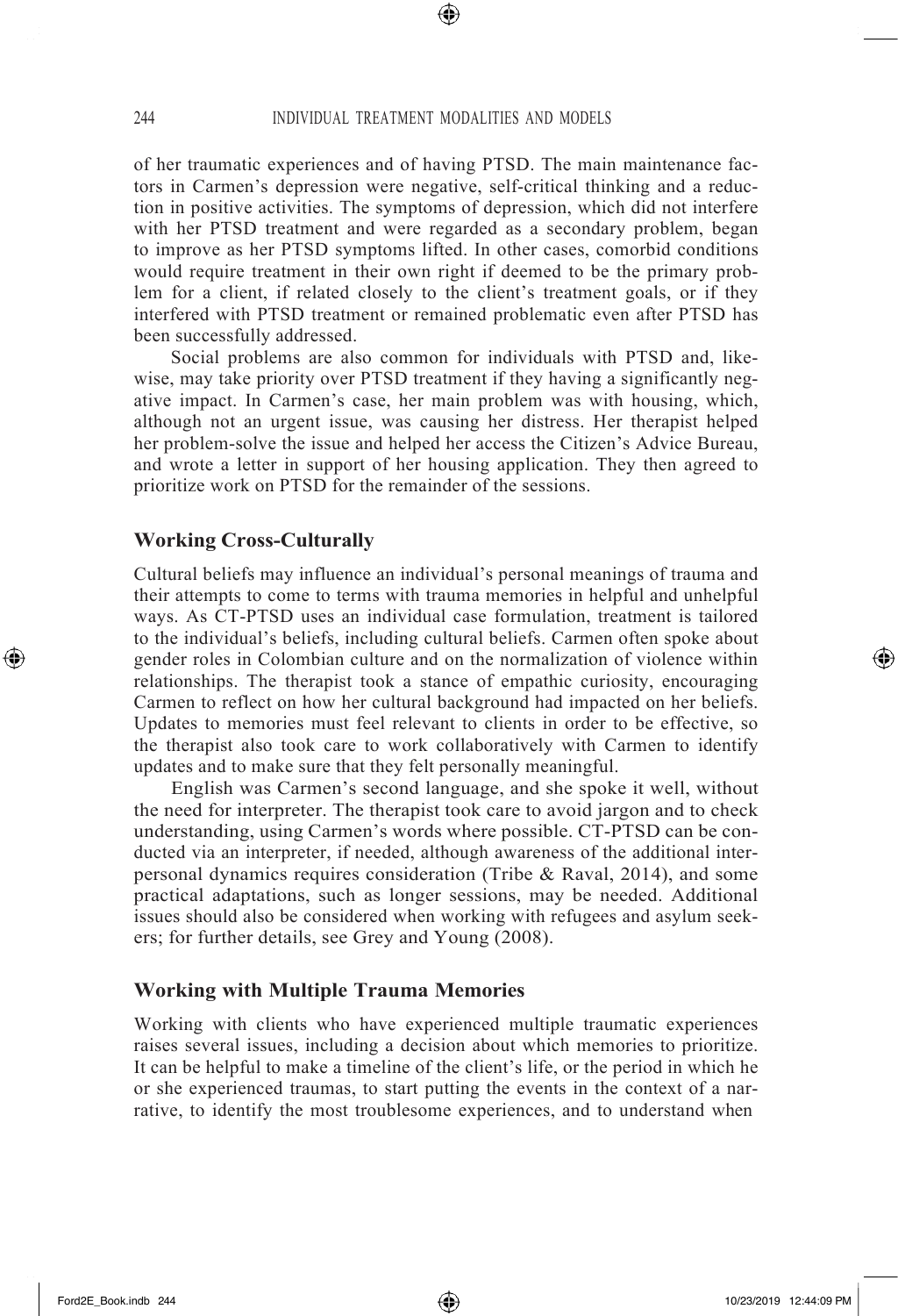⊕

different beliefs developed. Working on the most problematic event, in terms of distress and frequency of reexperiencing symptoms (using an intrusions diary can help identify this, if needed), has the biggest impact on PTSD symptoms. However, not all clients are willing to tackle the worst trauma first and, if there are concerns about risk, dissociation, or dropout, it can be preferable to work on a less distressing memory first that has straightforward updates, such as "I did not die." This can often have the effect of demonstrating the updating procedure and, hopefully, its effectiveness, thereby building confidence to repeat it with other traumas.

Carmen had identified five traumatic events that she reexperienced, all from adulthood. Although her childhood experiences were traumatic, she did not reexperience them. They were, however, very important in formulating her PTSD, as they laid the foundation for the development of relevant beliefs such as "I attract bad people" and "I deserve to be punished," and influenced how she experienced the adult traumas. As such, her childhood experiences were discussed in therapy but were not the subject of detailed narrative writing and updating. Had she been experiencing intrusive memories, nightmares, or flashbacks to her childhood, these techniques could have been applied. However, it should be noted that CT-PTSD has been developed and tested primarily for traumatic events in adolescence and adulthood, and is only recently being subjected to rigorous testing with clients who primarily experienced early childhood trauma.

## **Working with Long-Standing Beliefs**

Many clients who have experienced multiple traumatic experiences, especially early life trauma, present with long-standing beliefs that are strongly held. These beliefs require targeting in treatment, in order to develop meaningful alternatives. Carmen had believed since childhood that there was something defective about her that attracted bad people, and meant that she deserved punishment. She often experienced "head–heart lag," for example, knowing that her experiences were not her fault but not truly believing it. Carmen and her therapist addressed these beliefs with a range of techniques. As well as cognitive discussion techniques, such as drawing up a list of evidence for and against her beliefs, they also arranged a survey to hear opinions from a range of other people. To help Carmen connect with this new information at an emotional level, the therapist used experiential techniques, such as writing a compassionate letter and reading it to her younger self in imagery.

One of Carmen's beliefs was that she could no longer trust her judgment and would be vulnerable to further abuse in the future. Because Carmen had very limited experience of nonabusive relationships, she found it difficult to clearly judge what behavior within a relationship was acceptable, and what was a warning sign of future violence. To address this, Carmen and her therapist took a more skills-based approach to develop a "warning sign" system to help Carmen recognize, and deal with, risky situations.

⊕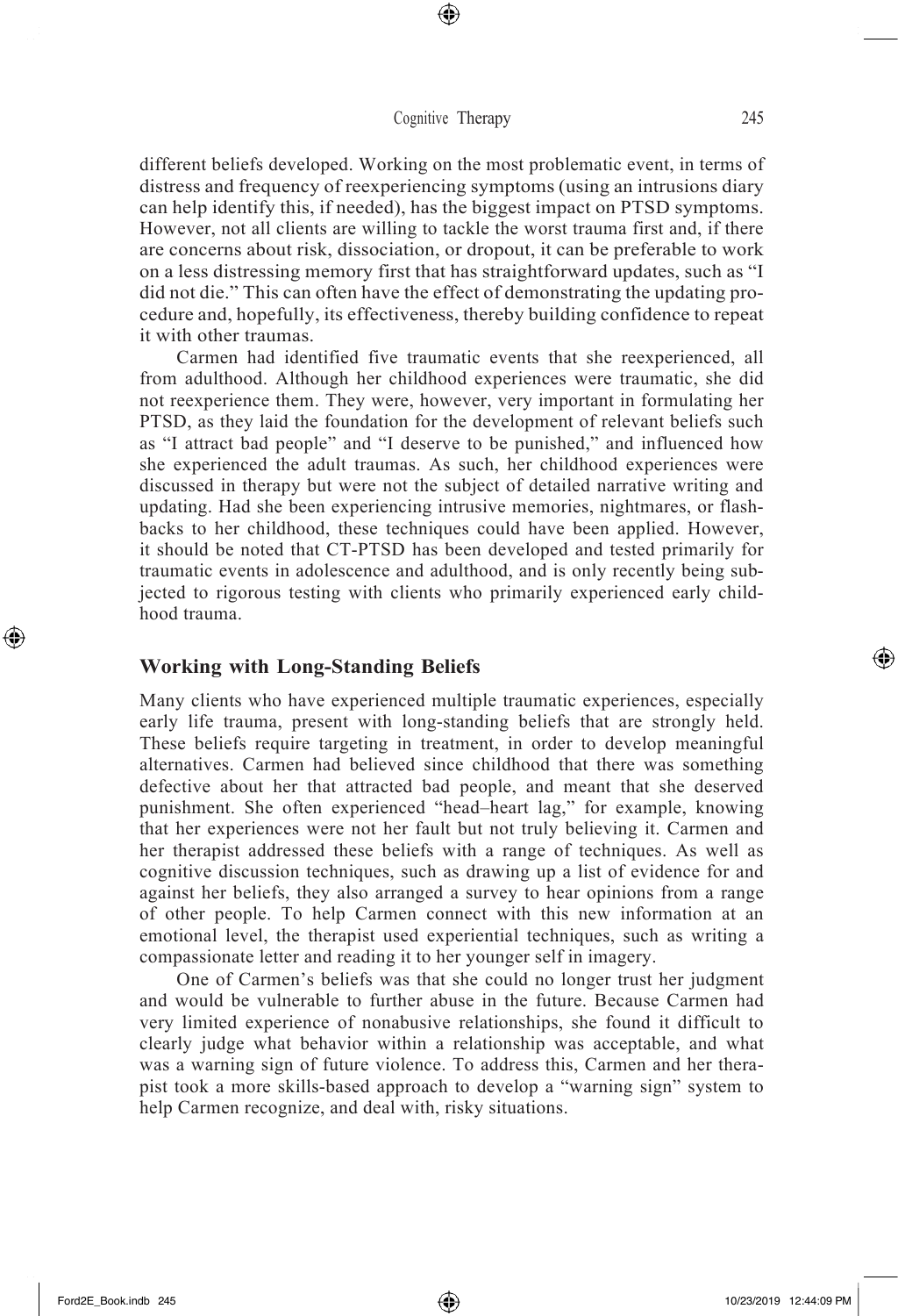## **Virtual Site Visits**

Returning to the scene of the trauma is a recommended procedure in CT-PTSD. However, in some cases, there are practical or safety considerations that make it impossible, for example, when the trauma happened in another country. In these cases, a virtual site visit can be used. Online tools such as Google Street View and Google Earth can be used to locate the scene of the trauma. This allows many of the same activities as a real site visit, such as noticing the differences between the trauma memory and the site as it currently appears. For Carmen, seeing how her old street had changed made the memories of domestic abuse feel more remote. She also believed that she would see her ex-husband when she looked up her old address (a sign of the "nowness" of her memories) and felt relieved that he no longer seemed to live at their old house.

# **Conclusion**

CT-PTSD is an effective treatment for individuals with PTSD, including those with more complex presentations. The formulation-based treatment allows for flexibility in how and when different interventions are applied according to clinical need and client choice. The focus on individual meanings of the trauma and its consequences means that treatment is highly individualized to each client. The therapist aims to see the trauma through the eyes of the client, and help the client to develop less threatening appraisals of what has occurred, which can then be linked back into the trauma memory. As such, CT-PTSD is a collaborative and flexible approach to addressing complex traumatic stress disorders.

#### **References**

- Bisson, J. I., Roberts, N. P., Andrew, M., Cooper, R., & Lewis, C. (2013). Psychological therapies for chronic post-traumatic stress disorder (PTSD) in adults. *Cochrane Database of Systematic Reviews, 12,* CD003388.
- Beierl, E. T., Böllinghaus, I., Clark, D. M., Glucksman, E., & Ehlers, A. (2019, September 11). Cognitive paths from trauma to posttraumatic stress disorder: A prospective study of Ehlers and Clark's model in survivors of assaults or road traffic collisions. *Psychological Medicine, 11,* 1–10.
- Brewin, C. R., Fuchkan, N., Huntley, Z., Robertson, M., Thompson, M., Scragg, P., ... Ehlers, A. (2010). Outreach and screening following the 2005 London bombings: Usage and outcomes. *Psychological Medicine, 40,* 2049–2057.
- Duffy, M., Gillespie, K., & Clark, D. M. (2007). Post-traumatic stress disorder in the context of terrorism and other civil conflict in Northern Ireland: Randomised controlled trial. *British Medical Journal, 334,* 1147.
- Ehlers, A. (2013). Trauma-focused cognitive behavior therapy for posttraumatic stress disorder and acute stress disorder. In G. Simos & S. G. Hofmann (Eds.), *Textbook of CBT for anxiety disorders*, pp. 161-189. New York: Wiley.
- Ehlers, A., & Clark, D. M. (2000). A cognitive model of posttraumatic stress disorder *Behaviour Research and Therapy, 38,* 319–345.

↔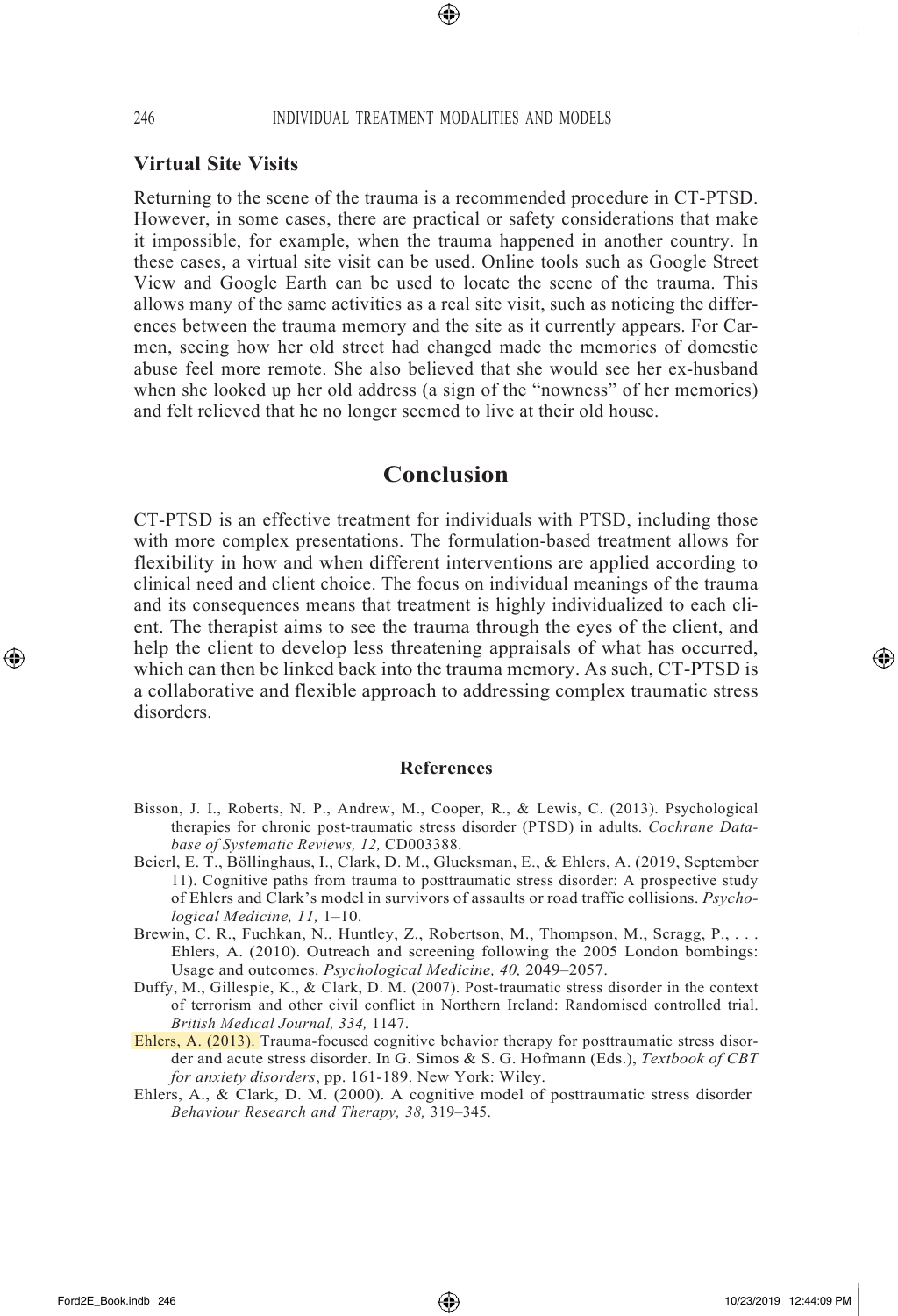- Ehlers, A., Clark, D. M., Hackmann, A., McManus, F., & Fennell, M. (2005). Cognitive therapy for post-traumatic stress disorder: Development and evaluation. *Behaviour Research and Therapy, 43,* 413–431.
- Ehlers, A., Clark, D. M., Hackmann, A., McManus, F., Fennell, M., Herbert, C., & Mayou, R. (2003). A randomized controlled trial of cognitive therapy, a self-help booklet, and repeated assessments as early interventions for posttraumatic stress disorder. *Archives of General Psychiatry, 60,* 1024–1032.
- Ehlers, A., Ehring, T., & Kleim, B. (2012). Information processing in posttraumatic stress disorder. In J. G. Beck & D. M. Sloan (Eds.), *The Oxford handbook of traumatic disorders* (pp. 191–218). New York: Oxford University Press.
- Ehlers, A., Grey, N., Stott, R., Warnock-Parkes, W., Wild, J., Clark, D. M. (2019a). *Effectiveness of cognitive therapy in routine clinical care: Second phase implementation*. Manuscript in preparation.
- Ehlers, A., Grey, N., Wild, J., Stott, R., Liness, S., Deale, A.,....... Clark, D. M. (2013). Implementation of cognitive therapy in routine clinical care: Effectiveness and moderators of outcome in a consecutive sample. *Behaviour Research and Therapy, 51,* 742–752.
- Ehlers, A., Hackmann, A., Grey, N., Wild, J., Liness, S.,........ Clark, D. M. (2014). A randomized controlled trial of 7-day intensive and standard weekly cognitive therapy for PTSD and emotion-focused supportive therapy. *American Journal of Psychiatry. 171,*  294–304.
- Ehlers, A., Maercker, A., & Boos, A. (2000). PTSD following political imprisonment: The role of mental defeat, alienation, and permanent change. *Journal of Abnormal Psychology, 109,* 45–55.
- Ehlers, A., Mayou, R. A., & Bryant, B. (1998). Psychological predictors of chronic PTSD after motor vehicle accidents. *Journal of Abnormal Psychology, 107,* 508–519.
- Ehlers, A., Wild, J., Stott, R., Warnock-Parkes, E., Grey, N., & Clark, D. M. (2019b). *Efficient use of therapist time in the treatment of posttraumatic stress disorder: A randomized clinical trial of brief self-study assisted and standard weekly cognitive therapy for PTSD*. Manuscript submitted for publication.
- Ehring, T., Ehlers, A., & Glucksman, E. (2008). Do cognitive models help in predicting the severity of posttraumatic stress disorder, phobia and depression after motor vehicle accidents?: A prospective longitudinal study. *Journal of Consulting and Clinical Psychology, 76,* 219–230.
- Foa, E. B., Ehlers, A., Clark, D. M., Tolin, D., & Orsillo, S. (1999). The Post-Traumatic Cognitions Inventory (PTCI): Development and validation. *Psychological Assessment, 11,* 303–314.
- Foa, E. B., & Rothbaum, B. O. (1998). *Treating the trauma of rape: Cognitive-behavioral therapy for PTSD*. New York: Guilford Press.
- Gillespie, K., Duffy, M., Hackmann, A., & Clark, D. M. (2002). Community based cognitive therapy in the treatment of post-traumatic stress disorder following the Omagh bomb. *Behaviour Research and Therapy, 40,* 345–357.
- Grey, N., & Young, K. (2008). Cognitive behaviour therapy with refugees and asylum seekers experiencing traumatic stress symptoms. *Behavioural and Cognitive Psychotherapy, 36,* 3–19.
- Kleim, B., Ehlers, A., & Glucksman, E. (2007). Early predictors of chronic post-traumatic stress disorder in assault survivors. *Psychological Medicine, 37,* 1457–1468.
- Kleim, B., Ehring, T, & Ehlers, A. (2012). Perceptual processing advantages for traumarelated visual cues in posttraumatic stress disorder. *Psychological Medicine, 42,* 173– 181.
- Meiser-Stedman, R., Smith, P., McKinnon, A., Dixon, C., Trickey, D., Ehlers, A., Dalgleish, T. (2017). Cognitive therapy as an early intervention for PTSD in children and adolescents: A randomized controlled trial addressing preliminary efficacy and mechanisms of action. *Journal of Child Psychology and Psychiatry, 58*(5), 623–633.
- Murray, H., El-Leithy, S., & Billings, J. (2017). Intensive cognitive therapy for post-trau-